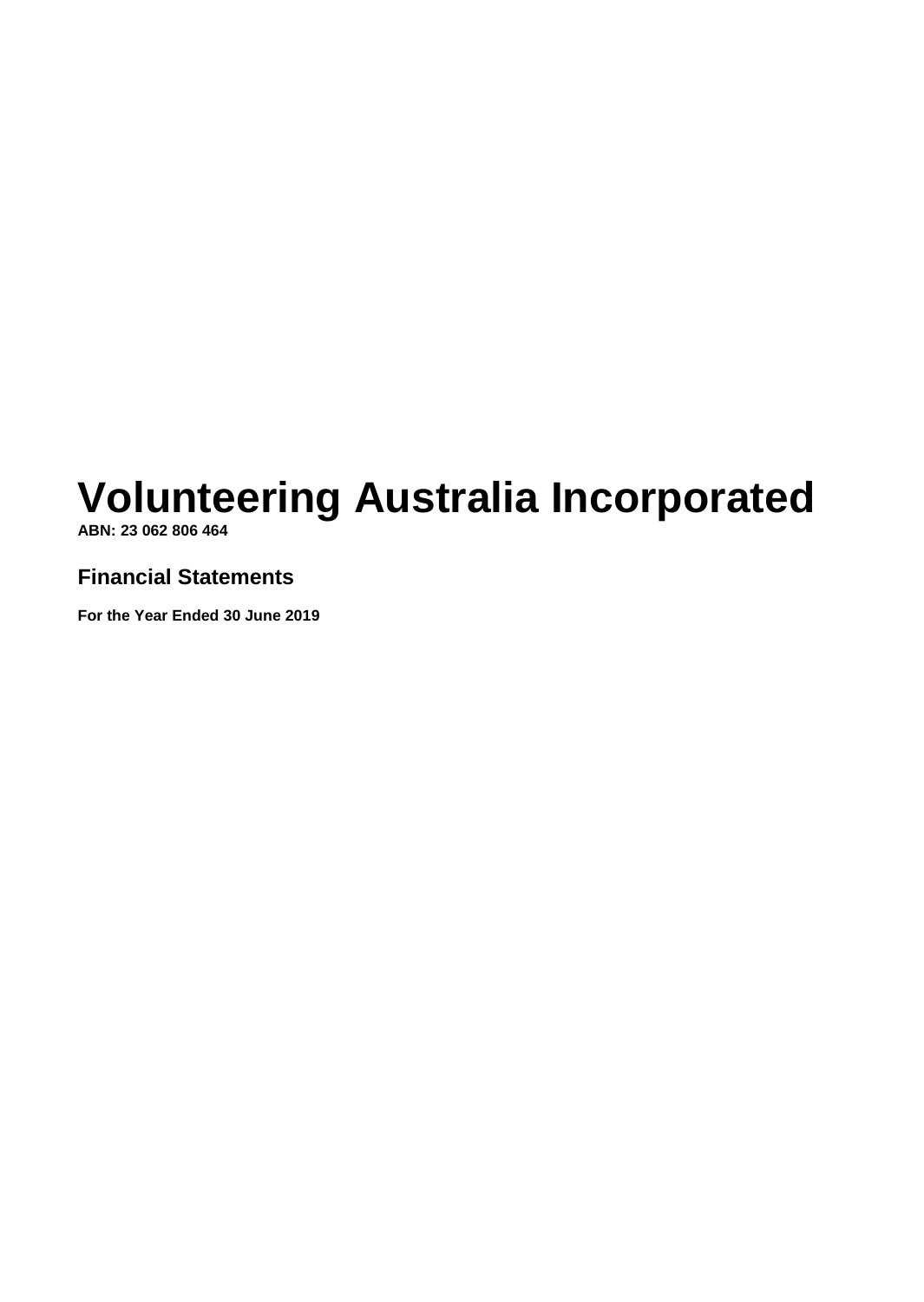**ABN: 23 062 806 464**

# **Contents**

# **For the Year Ended 30 June 2019**

|                                                            | Page |
|------------------------------------------------------------|------|
| <b>Financial Statements</b>                                |      |
| <b>Board Report</b>                                        |      |
| Statement of Profit or Loss and Other Comprehensive Income |      |
| <b>Statement of Financial Position</b>                     | 3    |
| Statement of Changes in Equity                             | 4    |
| <b>Statement of Cash Flows</b>                             | 5    |
| Notes to the Financial Statements                          | 6    |
| Responsible Persons' Declaration                           | 22   |
| Independent Audit Report                                   | 23   |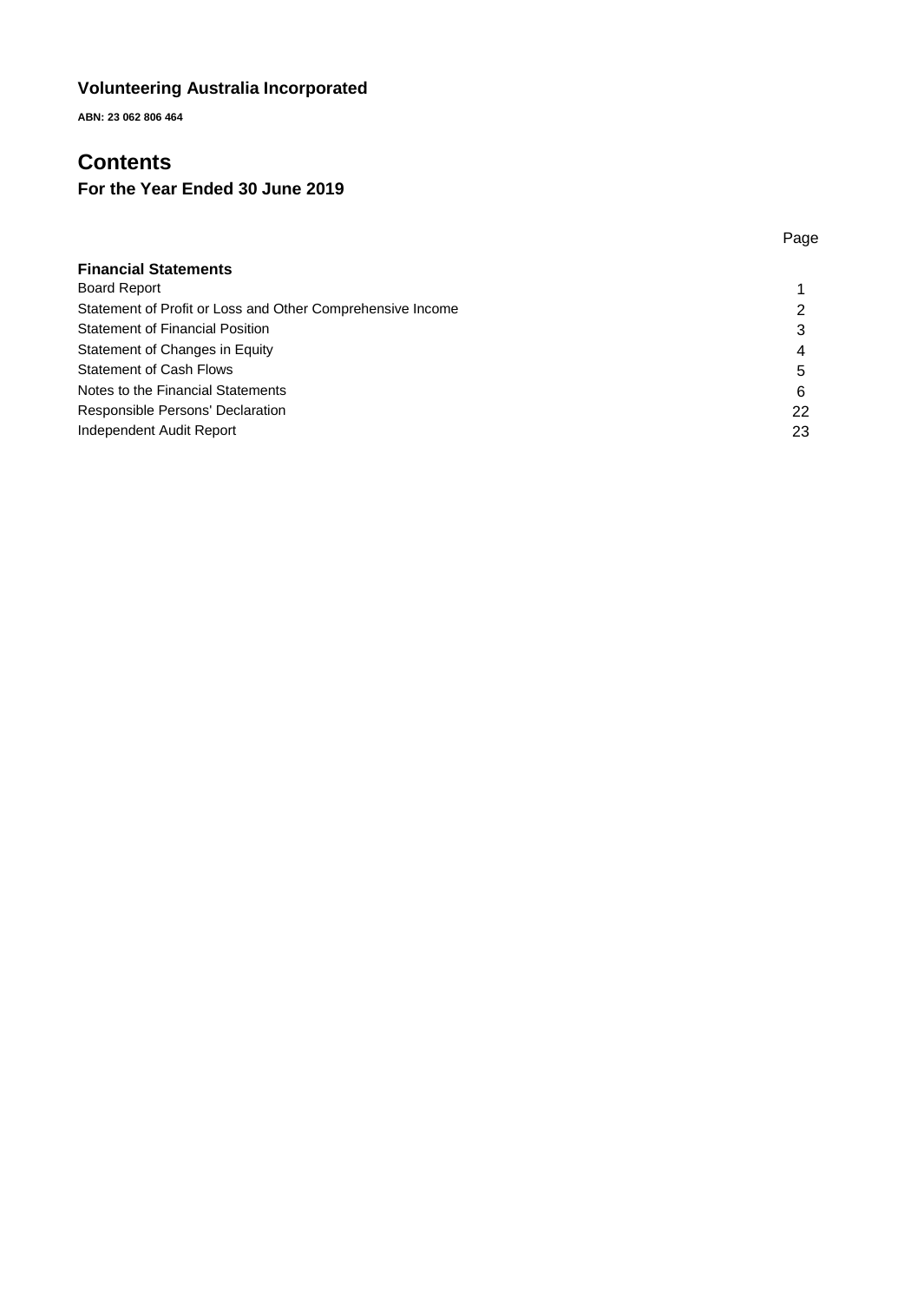**ABN: 23 062 806 464**

# **Board Report For the Year Ended 30 June 2019**

The Board Members present their report on Volunteering Australia Incorporated for the financial year ended 30 June 2019.

#### **1. General information Board Members**

The names of the Board Members in office at any time during, or since the end of, the year are:

| <b>Names</b>            | <b>Appointed/Resigned</b>           |
|-------------------------|-------------------------------------|
| Susan Alberti           | 29 November 2018                    |
| Esme Bowen              | 29 November 2018                    |
| Karen Buenger           | 17 May 2018 / 29 November 2018      |
| Michelle Ewington       | 25 October 2013                     |
| <b>Mathew Franklin</b>  | 26 May 2016 / 29 November 2018      |
| Valerie Hoogstad        | 23 November 2012 / 29 November 2018 |
| Amit Jois               | 23 May 2014                         |
| Peter Lucas             | 24 July 2014                        |
| Catherine McMahon       | 29 November 2018                    |
| Megan Paull             | 23 January 2017 / 29 November 2018  |
| Mark Pearce             | 29 November 2018                    |
| Angela Seach            | 24 November 2016 / 29 November 2018 |
| Jamie Snashall          | 23 October 2017 / 22 January 2019   |
| Tara Waniganayaka       | 29 November 2018                    |
| <b>Brett Williamson</b> | 14 December 2017 / 29 November 2018 |

Board Members have been in office since the start of the financial year to the date of this report unless stated.

#### **Principal activities**

The principal activity of Volunteering Australia Incorporated during the financial year was to represent the diverse views and needs of the volunteer sector while promoting the activity volunteering as one of enduring social, cultural and economic value.

#### **Operating results and review of operations for the year**

The (loss) of the Volunteering Australia for the financial year was (\$23,022) (2018: profit \$ 30,100).

#### **Significant changes in state of affairs**

The following significant changes in the state of affairs of Volunteering Australia occurred during the financial year:

In November 2018 the constitution of Volunteering Australia was amended resulting in the appointment of only independent Board Members.

Signed in accordance with a resolution of the Members of the Board:

Board Member: ............................................................... Board Member: ................................................................

Michelle Ewington

Peter Lucas

Dated: 27 August 2019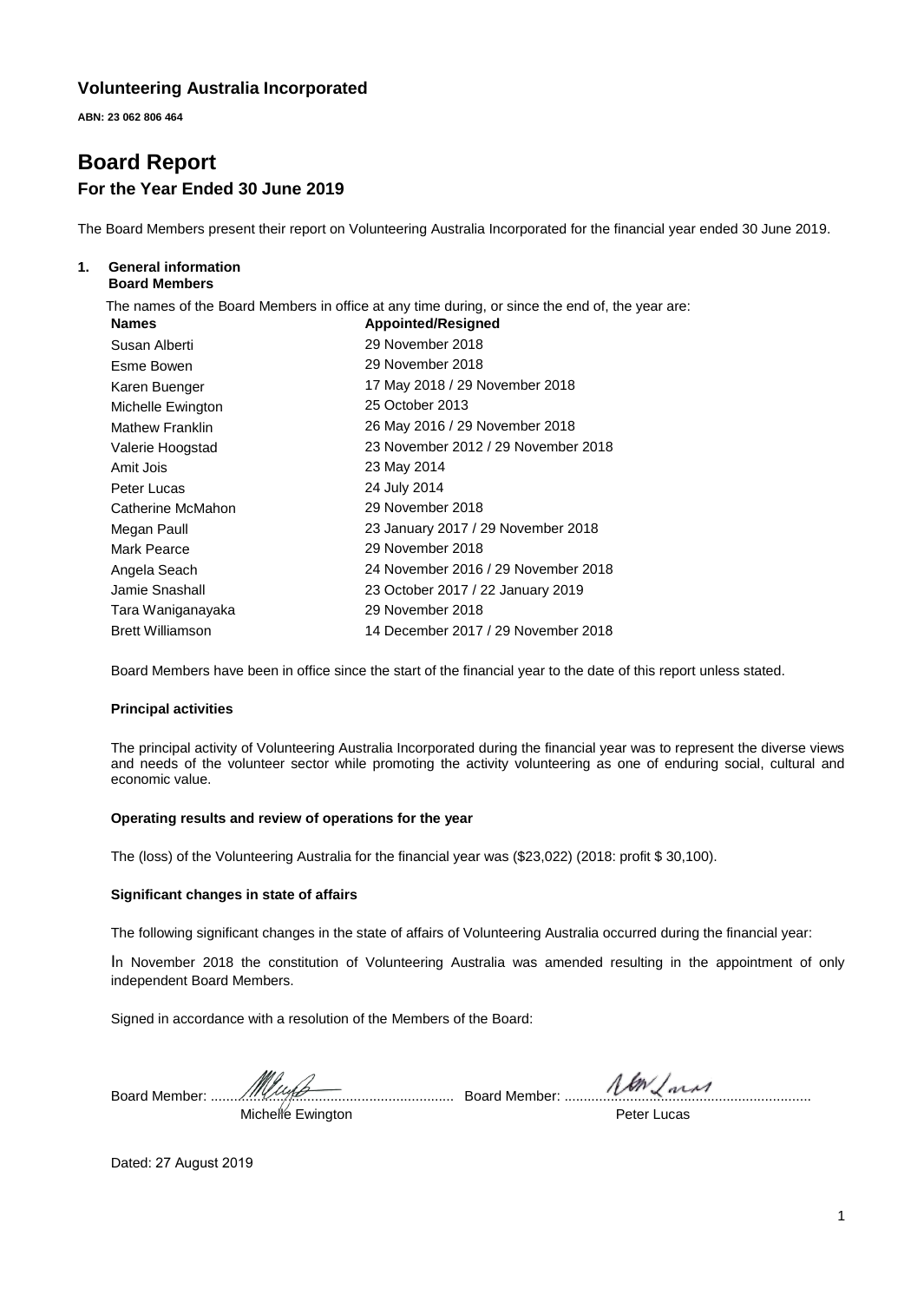**ABN: 23 062 806 464**

# **Statement of Profit or Loss and Other Comprehensive Income For the Year Ended 30 June 2019**

|                                           |             | 2019       | 2018       |
|-------------------------------------------|-------------|------------|------------|
|                                           | <b>Note</b> | \$         | \$         |
| Revenue                                   | 5           | 570,198    | 1,318,135  |
| Administration expenses                   |             | (20, 198)  | (23, 547)  |
| Contractors                               |             | (482)      | (1,618)    |
| Cost of sales                             |             | (32, 524)  | (41, 292)  |
| Depreciation and amortisation             |             | (1, 369)   |            |
| Employee benefits                         |             | (360, 780) | (337, 308) |
| Insurance                                 |             | (15, 883)  | (15, 540)  |
| IT and telephony expenses                 |             | (14, 751)  | (9,637)    |
| Legal fees                                |             | (67, 190)  | (2,918)    |
| Marketing expenses                        |             | (24, 276)  | (5,590)    |
| National Volunteering Conference expenses |             | (1,023)    | (802, 226) |
| Other event expenses                      |             | (7, 184)   | (2,583)    |
| Other expenses                            |             | (1, 188)   | (1, 312)   |
| Remuneration of auditor                   | 17          | (4,600)    | (4,500)    |
| Subscription and membership               |             | (4,232)    | (5, 133)   |
| Travel and accommodation                  |             | (37, 540)  | (34, 831)  |
| (Loss)/Profit before income tax           |             | (23, 022)  | 30,100     |
| Income tax expense                        | 3(a)        |            |            |
| (Loss)/Profit for the year                |             | (23,022)   | 30,100     |
| Total comprehensive income for the year   |             | (23, 022)  | 30,100     |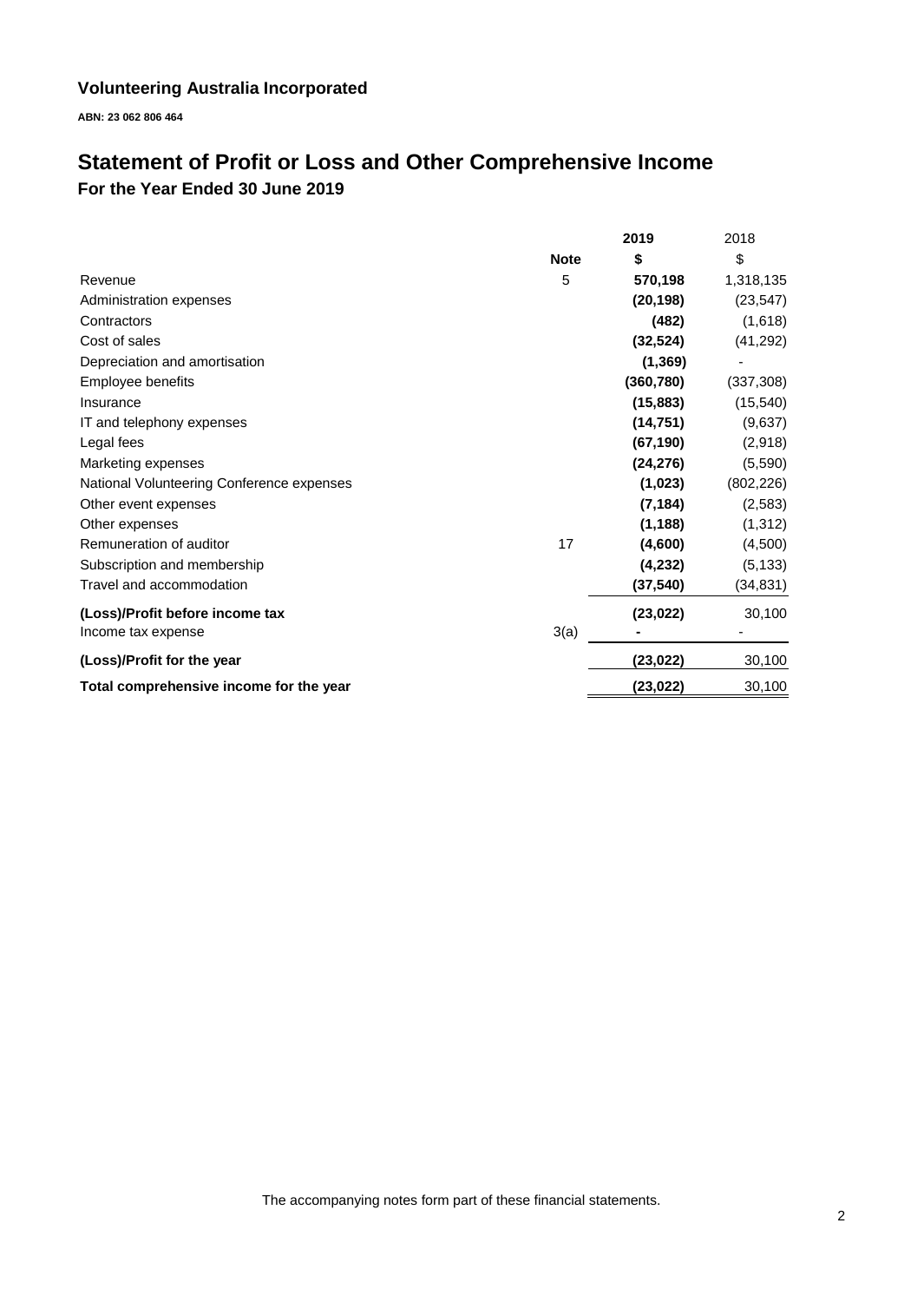**ABN: 23 062 806 464**

# **Statement of Financial Position As At 30 June 2019**

|                                                  |                | 2019    | 2018    |
|--------------------------------------------------|----------------|---------|---------|
|                                                  | <b>Note</b>    | \$      | \$      |
| <b>ASSETS</b>                                    |                |         |         |
| <b>CURRENT ASSETS</b>                            |                |         |         |
| Cash and cash equivalents                        | 6              | 462,357 | 576,284 |
| Investment held to maturity                      | $\overline{7}$ | 200,000 |         |
| Trade and other receivables                      | 8              | 902     | 27,570  |
| Inventories on hand                              | 9              | 11,828  | 8,355   |
| Other assets                                     | 10             | 9,635   | 33,459  |
| TOTAL CURRENT ASSETS                             |                | 684,722 | 636,033 |
| <b>NON-CURRENT ASSETS</b>                        |                |         |         |
| Office equipment                                 | 11             |         | 1,368   |
| TOTAL NON-CURRENT ASSETS                         |                |         | 1,368   |
| <b>TOTAL ASSETS</b>                              |                | 684,722 | 637,401 |
| <b>LIABILITIES</b><br><b>CURRENT LIABILITIES</b> |                |         |         |
| Trade and other payables                         | 12             | 49,771  | 251,871 |
| <b>Employment provisions</b>                     | 13             | 11,893  | 16,177  |
| Income in advance                                | 14             | 299,858 | 23,130  |
| TOTAL CURRENT LIABILITIES                        |                | 361,522 | 291,178 |
| <b>NON-CURRENT LIABILITIES</b>                   |                |         |         |
| Amount held in trust                             | 14             |         | 1       |
| TOTAL NON-CURRENT LIABILITIES                    |                |         | 1       |
| <b>TOTAL LIABILITIES</b>                         |                | 361,522 | 291,179 |
| <b>NET ASSETS</b>                                |                | 323,200 | 346,222 |
| <b>EQUITY</b>                                    |                |         |         |
| Retained earnings                                |                | 323,200 | 346,222 |
| <b>TOTAL EQUITY</b>                              |                | 323,200 | 346,222 |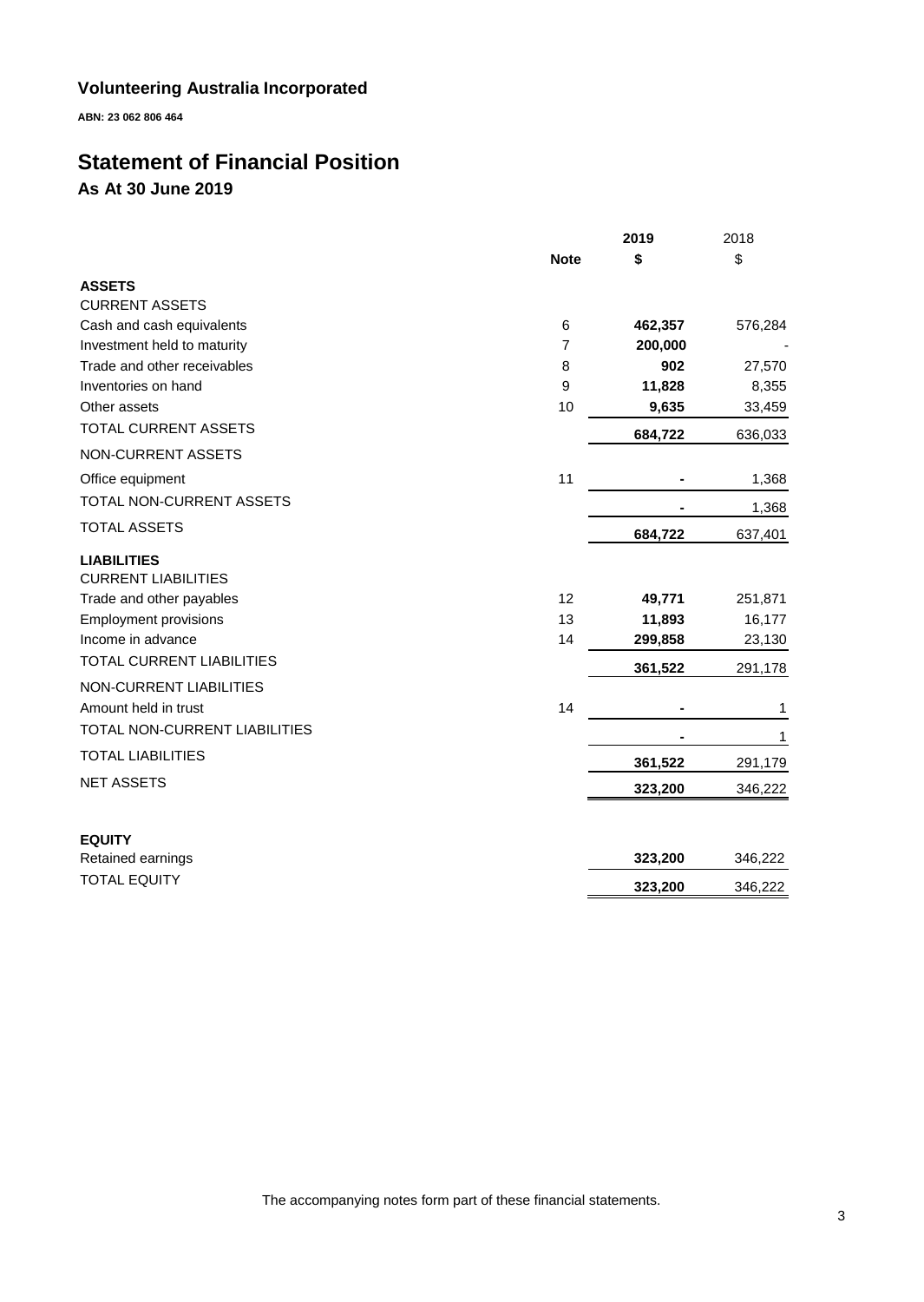**ABN: 23 062 806 464**

# **Statement of Changes in Equity**

# **For the Year Ended 30 June 2019**

### **2019**

|                                                           | <b>Retained</b> |           |
|-----------------------------------------------------------|-----------------|-----------|
|                                                           | <b>Earnings</b> | Total     |
|                                                           |                 |           |
| Balance at 1 July 2018                                    | 346.222         | 346.222   |
| (Loss) attributable to members of the entity for the year | (23, 022)       | (23, 022) |
| Balance at 30 June 2019                                   | 323,200         | 323,200   |

#### **2018**

|                                                           | <b>Retained</b><br><b>Earnings</b> | Total   |
|-----------------------------------------------------------|------------------------------------|---------|
|                                                           |                                    |         |
| Balance at 1 July 2017                                    | 316.122                            | 316,122 |
| Profit attributable to members of the entity for the year | 30.100                             | 30,100  |
| Balance at 30 June 2018                                   | 346.222                            | 346.222 |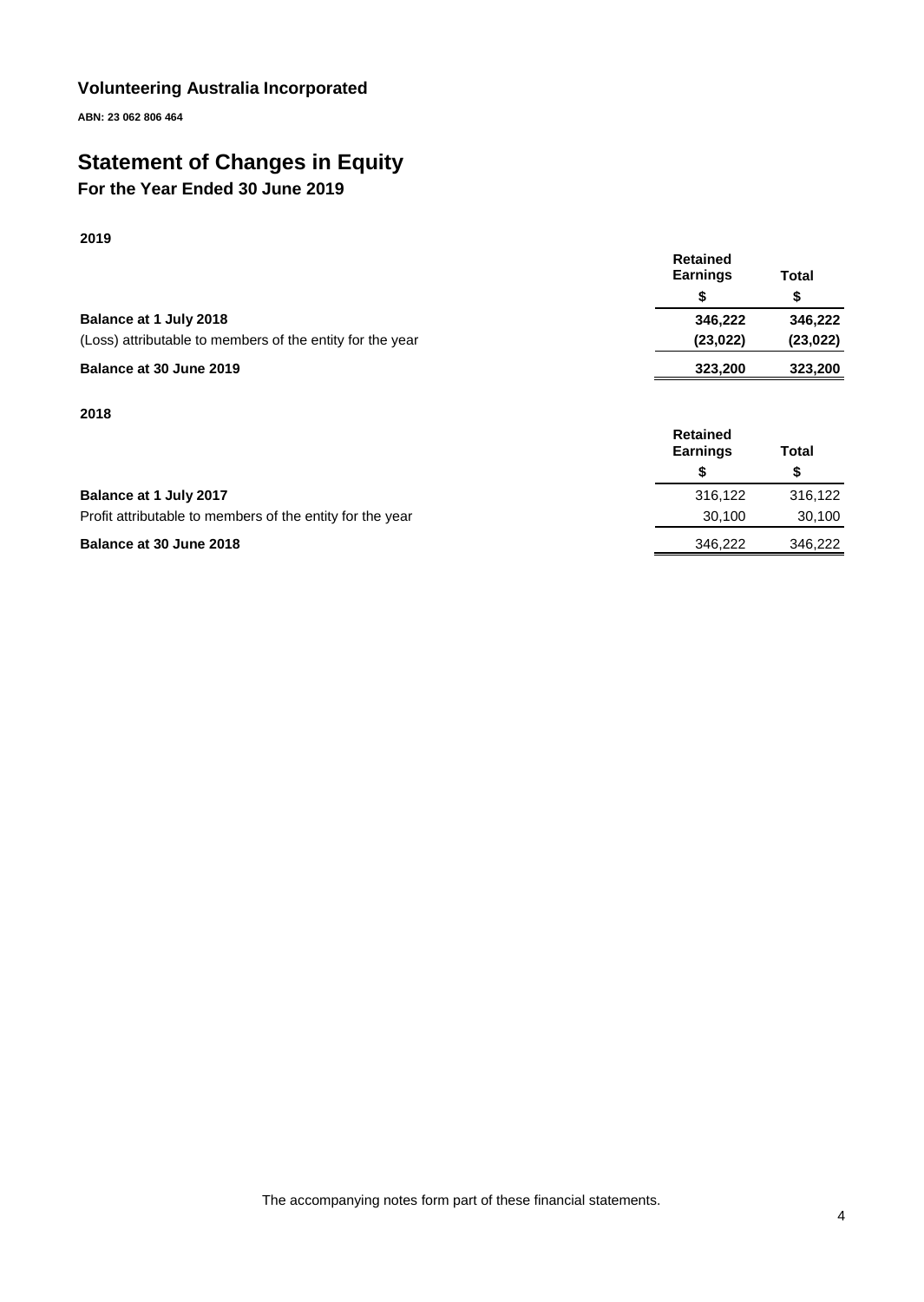**ABN: 23 062 806 464**

# **Statement of Cash Flows**

# **For the Year Ended 30 June 2019**

|                                              |             | 2019       | 2018        |
|----------------------------------------------|-------------|------------|-------------|
|                                              | <b>Note</b> | \$         | \$          |
| <b>CASH FLOWS FROM OPERATING ACTIVITIES:</b> |             |            |             |
| Receipts from customers                      |             | 379.741    | 126,634     |
| Payments to suppliers and employees          |             | (879, 743) | (1,223,375) |
| Grant income                                 |             | 579,816    | 248,350     |
| Interest received                            |             | 6.259      | 11.327      |
| Receipts from other operating activities     |             |            | 951,532     |
| Net cash provided by operating activities    | 19(a)       | 86,073     | 114,468     |
| <b>CASH FLOWS FROM INVESTING ACTIVITIES:</b> |             |            |             |
| Payment to held to maturity investment       |             | (200,000)  |             |

| Payment to neight to maturity investment                  |   | 1200.0007  |         |
|-----------------------------------------------------------|---|------------|---------|
| Purchase of property, plant and equipment                 |   |            | (1,368) |
| Net cash (used in) investing activities                   |   | (200,000)  | (1,368) |
|                                                           |   |            |         |
| Net (decrease)/increase in cash and cash equivalents held |   | (113, 927) | 113,100 |
| Cash and cash equivalents at beginning of year            |   | 576.284    | 463,184 |
| Cash and cash equivalents at end of financial year        | 6 | 462,357    | 576,284 |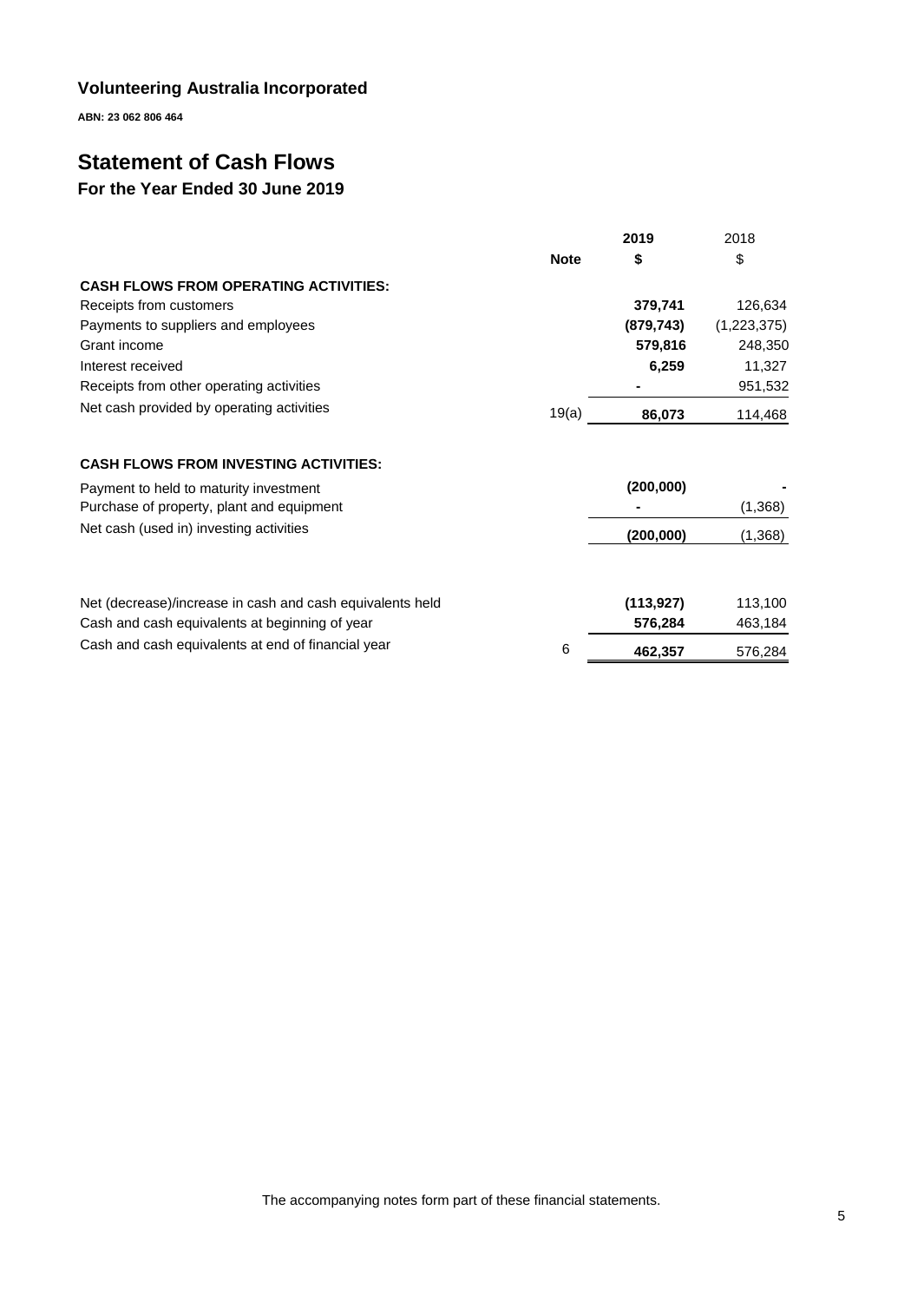**ABN: 23 062 806 464**

## **Notes to the Financial Statements For the Year Ended 30 June 2019**

The financial report covers Volunteering Australia Incorporated as an individual entity. Volunteering Australia Incorporated is a not-for-profit Association, registered and domiciled in Australia.

#### **1 Basis of Preparation**

The financial statements are general purpose financial statements that have been prepared in accordance with the *Australian Charities and Not-for-profits Commission Act 2012* and Australian Accounting Standards and Interpretations of the Australian Accounting Standards Board. The entity is a not-for-profit entity for financial reporting purposes under Australian Accounting Standards. Material accounting policies adopted in the preparation of these financial statements are presented below and have been consistently applied unless stated otherwise.

The financial statements, except for the cash flow information, have been prepared on an accrual basis and are based on historical costs, modified, where applicable, by the measurement at fair value of selected non-current assets, financial assets and financial liabilities. The amounts presented in the financial statements have been rounded to the nearest dollar.

#### **2 Change in Accounting Policy**

#### **Financial Instruments – Adoption of AASB 9**

The Association has adopted AASB 9 *Financial Instruments* for the first time in the current year with a date of initial adoption of 1 July 2018.

As part of the adoption of AASB 9, the Association adopted consequential amendments to other accounting standards arising from the issue of AASB 9 as follows:

- AASB 101 *Presentation of Financial Statements* requires the impairment of financial assets to be presented in a separate line item in the statement of profit or loss and other comprehensive income. In the comparative year, this information was presented as part of other expenses.
- AASB 7 *Financial Instruments: Disclosures* requires amended disclosures due to changes arising from AASB 9, this disclosure has been provided for the current year.

The key changes to the Association's accounting policy and the impact on these financial statements from applying AASB 9 are described below.

Changes in accounting policies resulting from the adoption of AASB 9 have been applied retrospectively except the Association has not restated any amounts relating to classification and measurement requirements including impairment which have been applied from 1 July 2018.

#### **Classification of financial asset**

The financial assets of the Association have been reclassified into one of the following categories on adoption of AASB 9 based on primarily the business model in which a financial asset is managed and its contractual cash flow characteristics:

- Measured at amortised cost
- Fair value through profit or loss (FVTPL)
- Fair value through other comprehensive income equity instruments (FVOCI equity).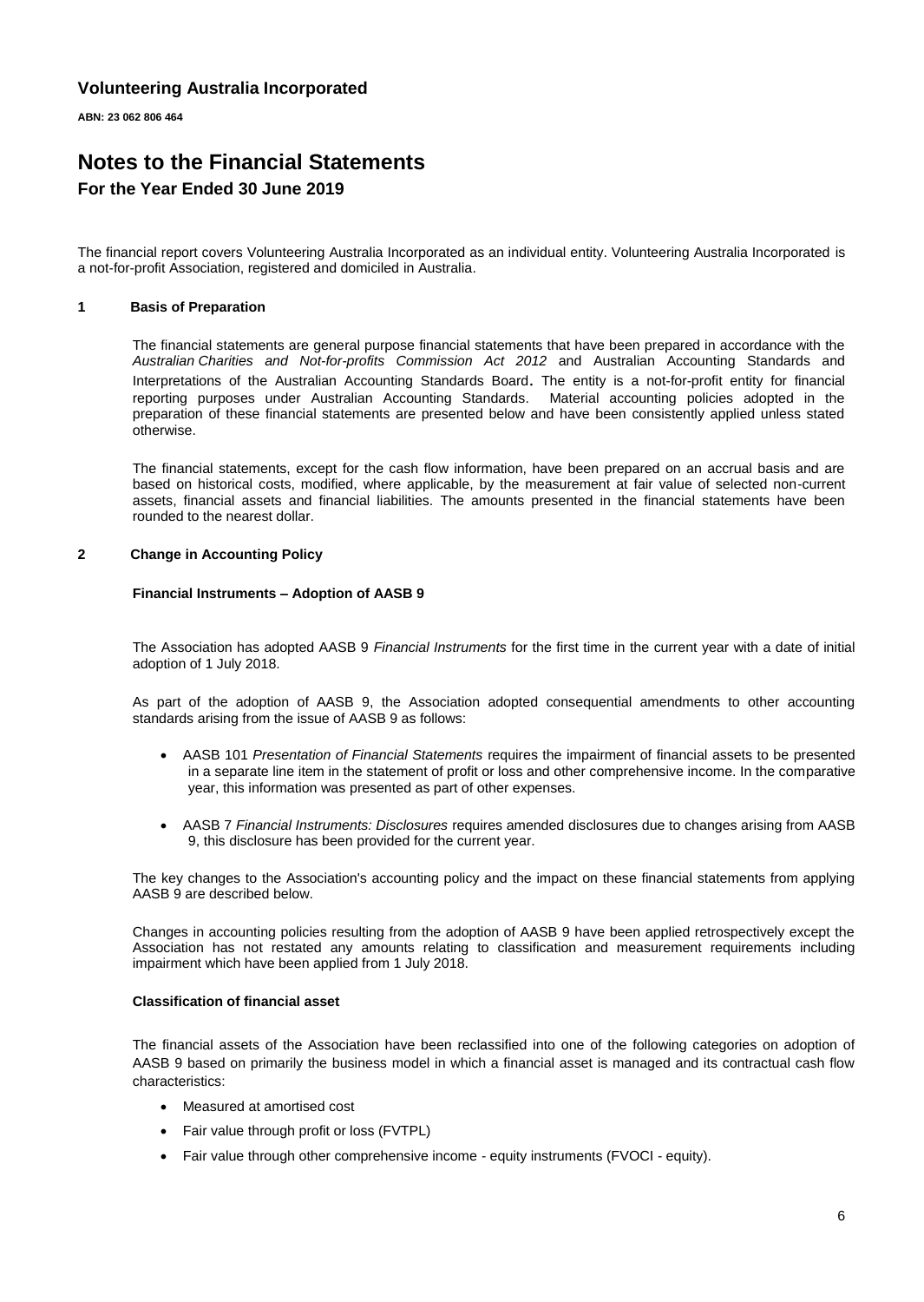**ABN: 23 062 806 464**

# **Notes to the Financial Statements For the Year Ended 30 June 2019**

### **2 Changes in Accounting Policy (Continued)**

#### **Impairment of financial asset**

The incurred loss model from AASB 139 has been replaced with an expected credit loss model in AASB 9 for assets measured at amortised cost, contract assets and fair value through other comprehensive income. This has resulted in the earlier recognition of credit loss (bad debt provisions).

#### **Classification of financial assets and financial liabilities**

The table below illustrates the classification and measurement of financial assets and liabilities under AASB 9 and AASB 139 at the date of initial application.

|                                    | <b>Classification</b><br>under AASB 139 | <b>Classification</b><br>under AASB 9 | Carrying<br>amount<br>under AASB<br>139 | Carrying<br>amount<br>under<br>AASB <sub>9</sub> |
|------------------------------------|-----------------------------------------|---------------------------------------|-----------------------------------------|--------------------------------------------------|
|                                    |                                         |                                       | \$                                      | \$                                               |
| <b>Financial assets</b>            |                                         |                                       |                                         |                                                  |
| Trade and other receivables        | Loans and<br>receivables                | Amortised cost                        | 27,570                                  | 27,570                                           |
| Cash and cash equivalents          | Loans and<br>receivables                | Amortised cost                        | 576,284                                 | 576,284                                          |
| <b>Total financial asset</b>       |                                         |                                       | 603,854                                 | 603,854                                          |
| <b>Financial liabilities</b>       |                                         |                                       |                                         |                                                  |
| Trade and other payables           | Other financial<br>liabilities          | Other financial<br>liabilities        |                                         |                                                  |
| <b>Total financial liabilities</b> |                                         |                                       |                                         |                                                  |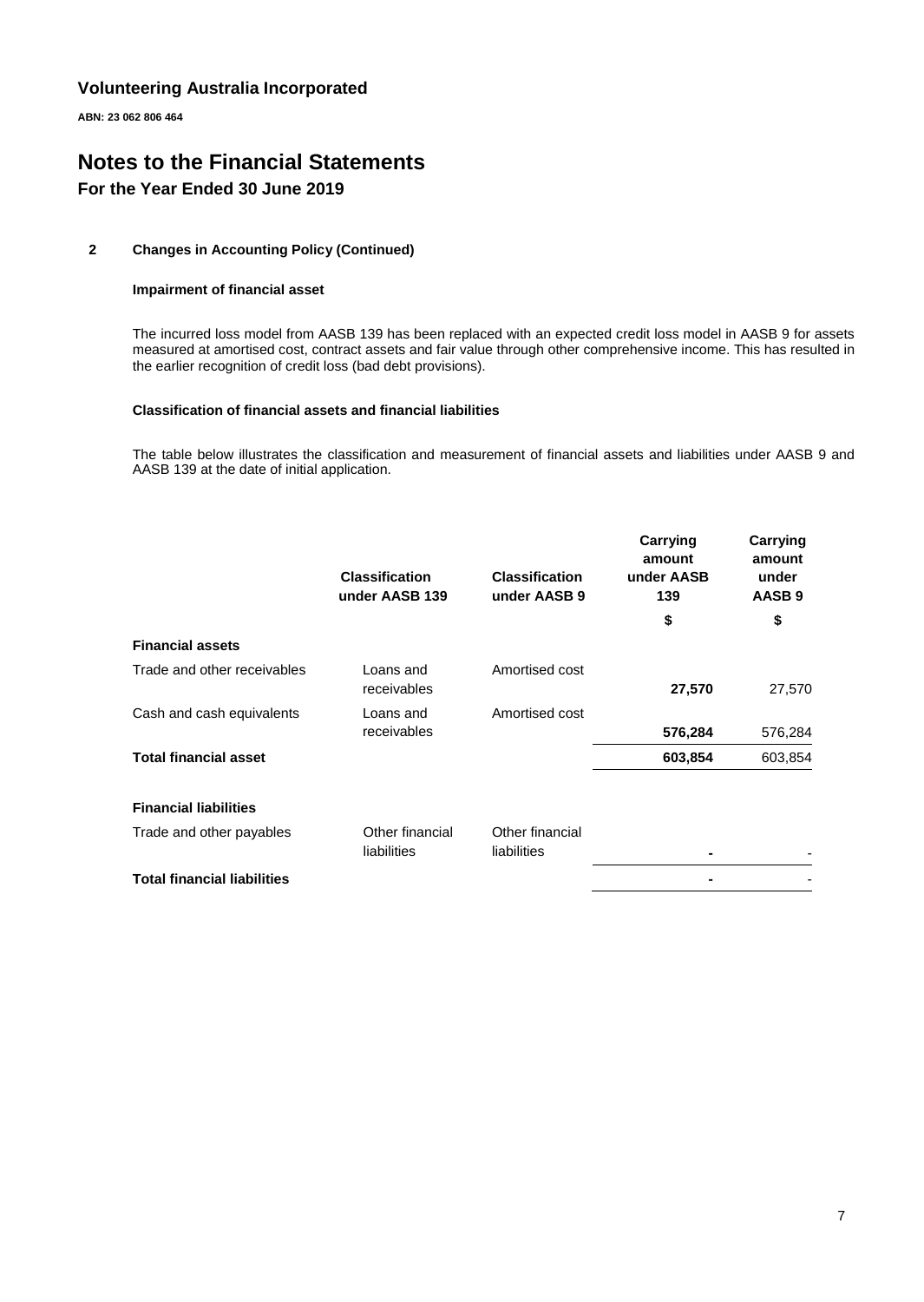**ABN: 23 062 806 464**

# **Notes to the Financial Statements**

### **For the Year Ended 30 June 2019**

#### **3 Summary of Significant Accounting Policies**

#### **(a) Income Tax**

Volunteering Australia is exempt from income tax under Division 50 of the *Income Tax Assessment Act 1997*.

#### **(b) Revenue and other income**

Revenue is recognised when the amount of the revenue can be measured reliably, it is probable that economic benefits associated with the transaction will flow to Volunteering Australia and specific criteria relating to the type of revenue as noted below, has been satisfied.

Revenue is measured at the fair value of the consideration received or receivable and is presented net of returns, discounts and rebates.

Donations are recognised as revenue when received.

Donations in kind are recognised as revenue when, and only when, a fair value can be reliably determined. They are recognised concurrently as an expense of the same amount.

#### **Grant revenue**

Grant revenue is recognised in the statement of profit or loss and other comprehensive income when the Association obtains control of the grant, it is probable that the economic benefits gained from the grant will flow to the entity and the amount of the grant can be measured reliably.

When grant revenue is received whereby the Association incurs an obligation to deliver economic value directly back to the contributor, this is considered a reciprocal transaction and the grant revenue is recognised in the statement of financial position as a liability until the service has been delivered to the contributor, otherwise the grant is recognised as income on receipt.

Volunteering Australia Incorporated receives non-reciprocal contributions of assets from the government and other parties for zero or a nominal value. These assets are recognised at fair value on the date of acquisition in the statement of financial position, with a corresponding amount of income recognised in the statement of profit or loss and other comprehensive income.

#### **(c) Goods and services tax (GST)**

Revenue, expenses and assets are recognised net of the amount of goods and services tax (GST), except where the amount of GST incurred is not recoverable from the Australian Taxation Office (ATO).

Receivables and payables are stated inclusive of the amount of GST receivable or payable. The net amount of GST recoverable from, or payable to, the ATO is included with other receivables or payables in the statement of financial position.

Cash flows in the statement of cash flows are included on a gross basis and the GST component of cash flows arising from investing and financing activities which is recoverable from, or payable to, the taxation authority is classified as operating cash flows.

#### **(d) Inventories**

Inventories acquired at no cost, or for nominal consideration are valued at the current replacement cost as at the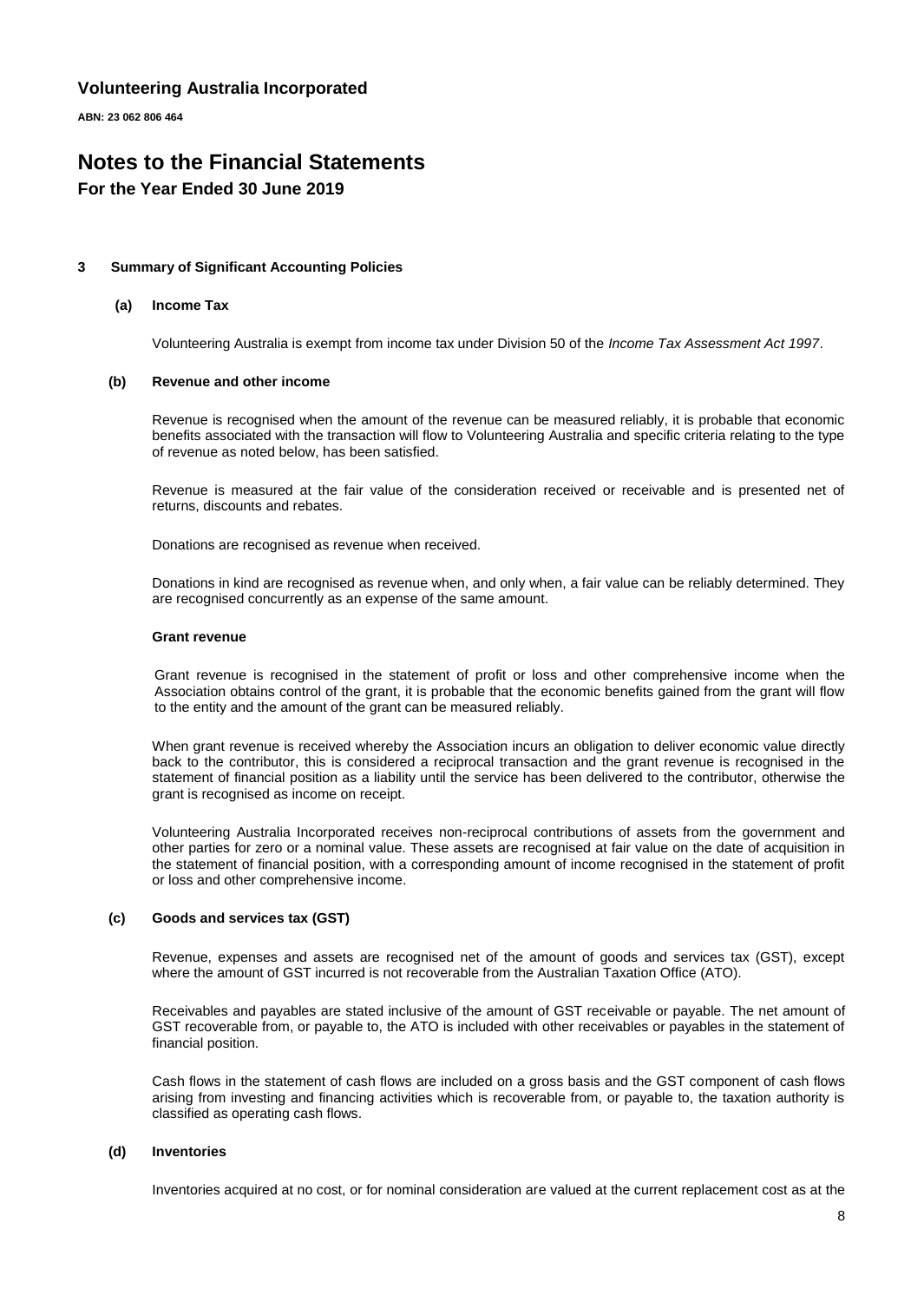**ABN: 23 062 806 464**

# **Notes to the Financial Statements For the Year Ended 30 June 2019**

date of acquisition, which is the deemed cost.

#### **(e) Financial instruments**

For comparative year

Financial instruments are recognised initially using trade date accounting, i.e. on the date that the Volunteering Australia becomes party to the contractual provisions of the instrument.

On initial recognition, all financial instruments are measured at fair value plus transaction costs (except for instruments measured at fair value through profit or loss where transaction costs are expensed as incurred).

#### **Financial Assets**

Financial assets are divided into the following categories which are described in detail below:

- loans and receivables;
- held-to-maturity investments.

Financial assets are assigned to the different categories on initial recognition, depending on the characteristics of the instrument and its purpose. A financial instrument's category is relevant to the way it is measured and whether any resulting income and expenses are recognised in profit or loss or in other comprehensive income.

All income and expenses relating to financial assets are recognised in the statement of profit or loss and other comprehensive income in the 'finance income' or 'finance costs' line item respectively.

#### *Loans and receivables*

Loans and receivables are non-derivative financial assets with fixed or determinable payments that are not quoted in an active market. They arise principally through the provision of goods and services to customers but also incorporate other types of contractual monetary assets.

After initial recognition these are measured at amortised cost using the effective interest method, less provision for impairment. Any change in their value is recognised in profit or loss.

The Volunteering Australia's trade and other receivables fall into this category of financial instruments.

In some circumstances, the Volunteering Australia renegotiates repayment terms with customers which may lead to changes in the timing of the payments, the Volunteering Australia does not necessarily consider the balance to be impaired, however assessment is made on a case-by-case basis.

#### *Held-to-maturity investments*

Held-to-maturity investments are non-derivative financial assets with fixed or determinable payments and fixed maturity. Investments are classified as held-to-maturity if it is the intention of the Volunteering Australia's management to hold them until maturity.

#### **(e) Financial instruments (Continued)**

Held-to-maturity investments are subsequently measured at amortised cost using the effective interest method, with revenue recognised on an effective yield basis. In addition, if there is objective evidence that the investment has been impaired, the financial asset is measured at the present value of estimated cash flows. Any changes to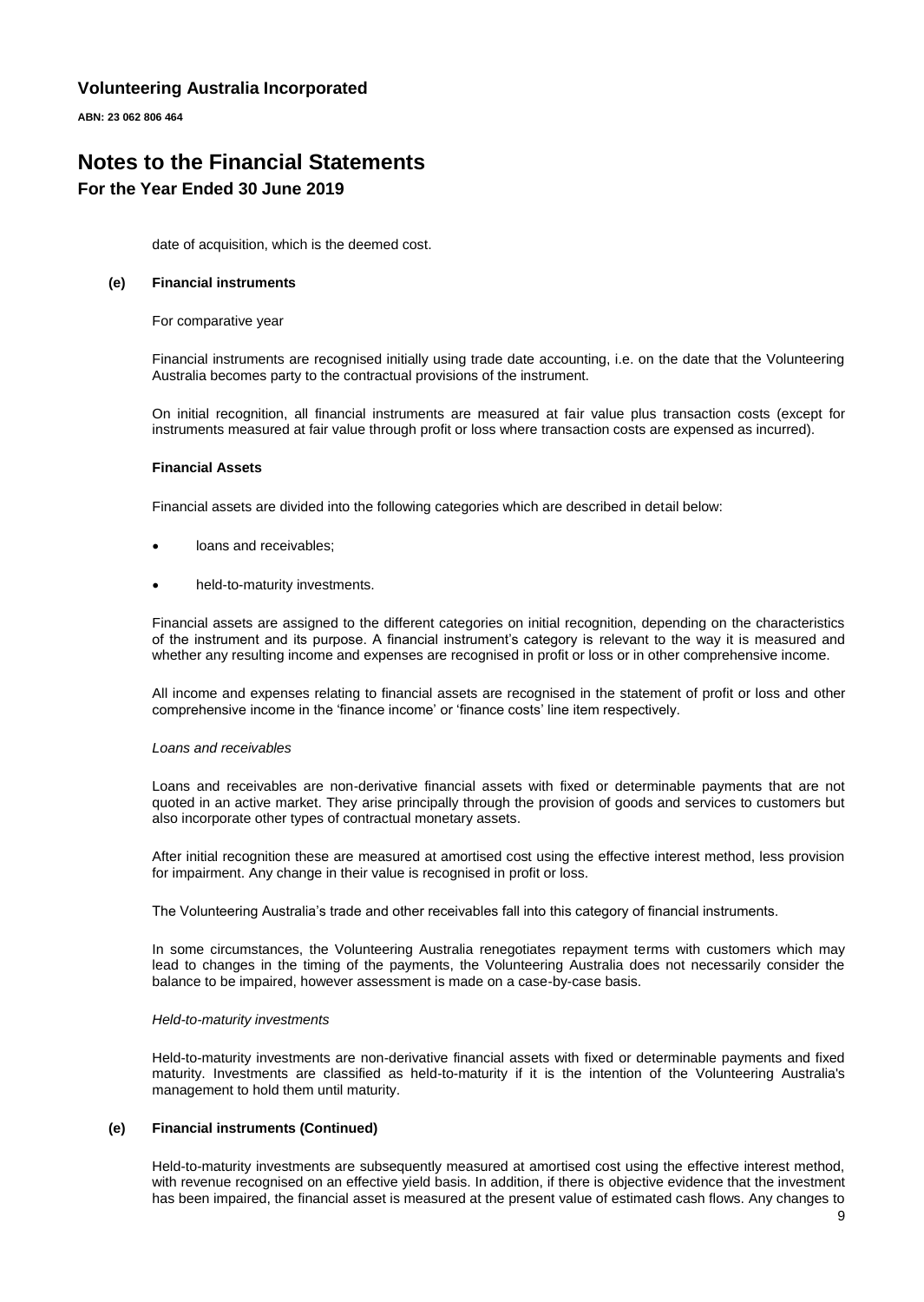**ABN: 23 062 806 464**

## **Notes to the Financial Statements For the Year Ended 30 June 2019**

the carrying amount of the investment are recognised in profit or loss.

#### **Financial liabilities**

Financial liabilities are classified as either financial liabilities 'at fair value through profit or loss' or other financial liabilities depending on the purpose for which the liability was acquired.

The Association's financial liabilities include borrowings, trade and other payables (including finance lease liabilities), which are measured at amortised cost using the effective interest rate method.

#### **Impairment of financial assets**

At the end of the reporting period the Volunteering Australia assesses whether there is any objective evidence that a financial asset or group of financial assets is impaired.

#### *Financial assets at amortised cost*

If there is objective evidence that an impairment loss on financial assets carried at amortised cost has been incurred, the amount of the loss is measured as the difference between the asset's carrying amount and the present value of the estimated future cash flows discounted at the financial assets original effective interest rate.

Impairment on loans and receivables is reduced through the use of an allowance account, all other impairment losses on financial assets at amortised cost are taken directly to the asset.

Subsequent recoveries of amounts previously written off are credited against other expenses in profit or loss.

#### For current year

Financial instruments are recognised initially on the date that the Association becomes party to the contractual provisions of the instrument.

On initial recognition, all financial instruments are measured at fair value plus transaction costs (except for instruments measured at fair value through profit or loss where transaction costs are expensed as incurred).

#### **Financial assets**

All recognised financial assets are subsequently measured in their entirety at either amortised cost or fair value, depending on the classification of the financial assets.

#### Classification

On initial recognition, the Association classifies its financial assets into the following categories, those measured at:

#### **(e) Financial instruments (Continued)**

- amortised cost
- fair value through profit or loss FVTPL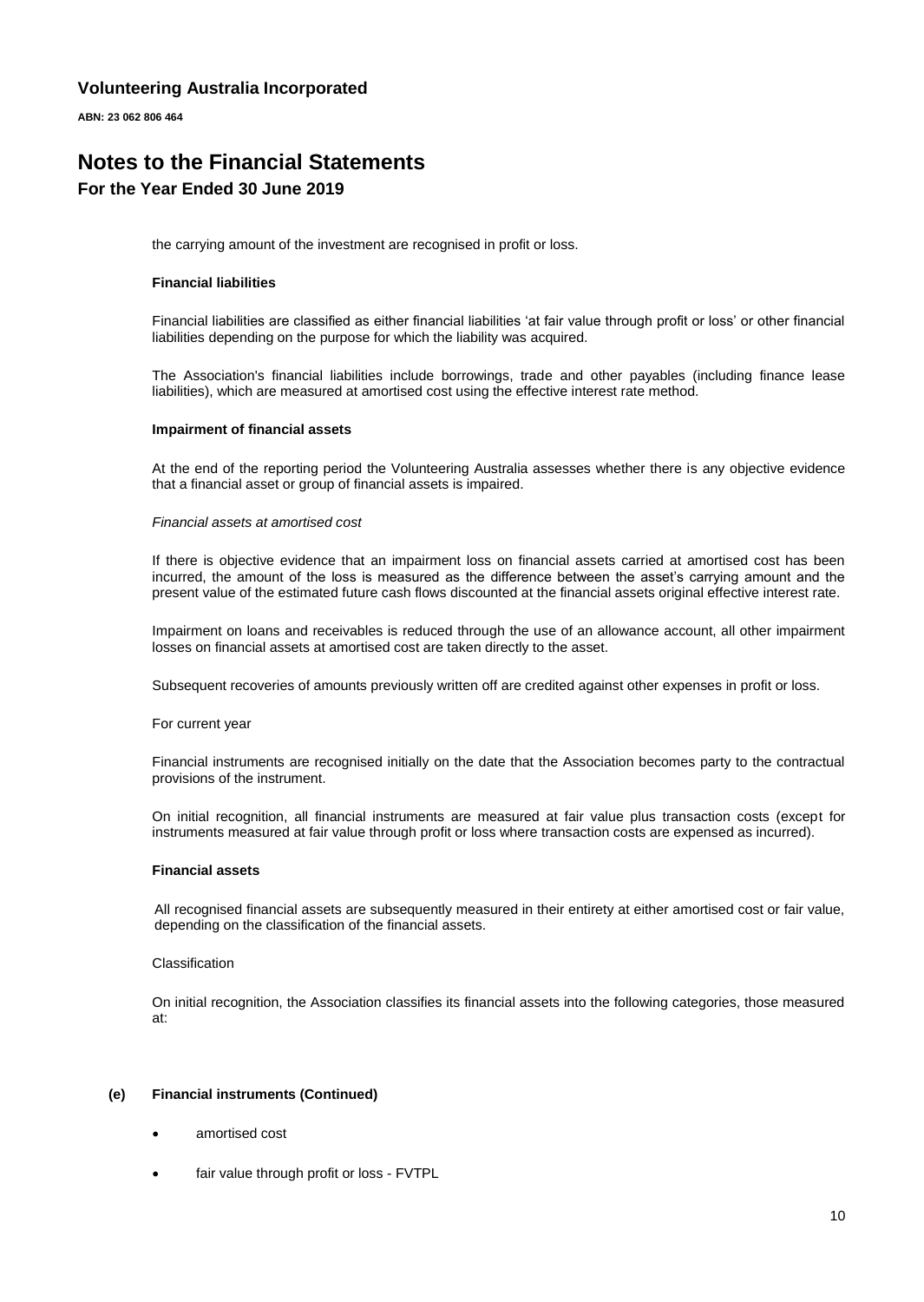**ABN: 23 062 806 464**

## **Notes to the Financial Statements For the Year Ended 30 June 2019**

fair value through other comprehensive income - equity instrument (FVOCI - equity)

Financial assets are not reclassified subsequent to their initial recognition unless the Association changes its business model for managing financial assets.

#### *Amortised cost*

Assets measured at amortised cost are financial assets where:

- the business model is to hold assets to collect contractual cash flows; and
- the contractual terms give rise on specified dates to cash flows are solely payments of principal and interest on the principal amount outstanding.

The Association's financial assets measured at amortised cost comprise trade and other receivables and cash and cash equivalents in the statement of financial position.

Subsequent to initial recognition, these assets are carried at amortised cost using the effective interest rate method less provision for impairment.

Interest income and impairment are recognised in profit or loss. Gain or loss on derecognition is recognised in profit or loss.

*Fair value through other comprehensive income (FVOCI)*

Equity instruments

The Association has no investment in listed or unlisted entities.

*Fair value through profit or loss (FVTPL)*

All financial assets not classified as measured at amortised cost or fair value through other comprehensive income as described above are measured at FVTPL.

The Association holds no investments that fall into this category.

Net gains or losses, including any interest or dividend income are recognised in profit or loss.

Impairment of financial assets

Impairment of financial assets is recognised on an expected credit loss (ECL) basis for the following assets:

• financial assets measured at amortised cost

#### **(e) Financial instruments (Continued)**

When determining whether the credit risk of a financial assets has increased significant since initial recognition and when estimating ECL, the Association considers reasonable and supportable information that is relevant and available without undue cost or effort. This includes both quantitative and qualitative information and analysis based on the Association's historical experience and informed credit assessment and including forward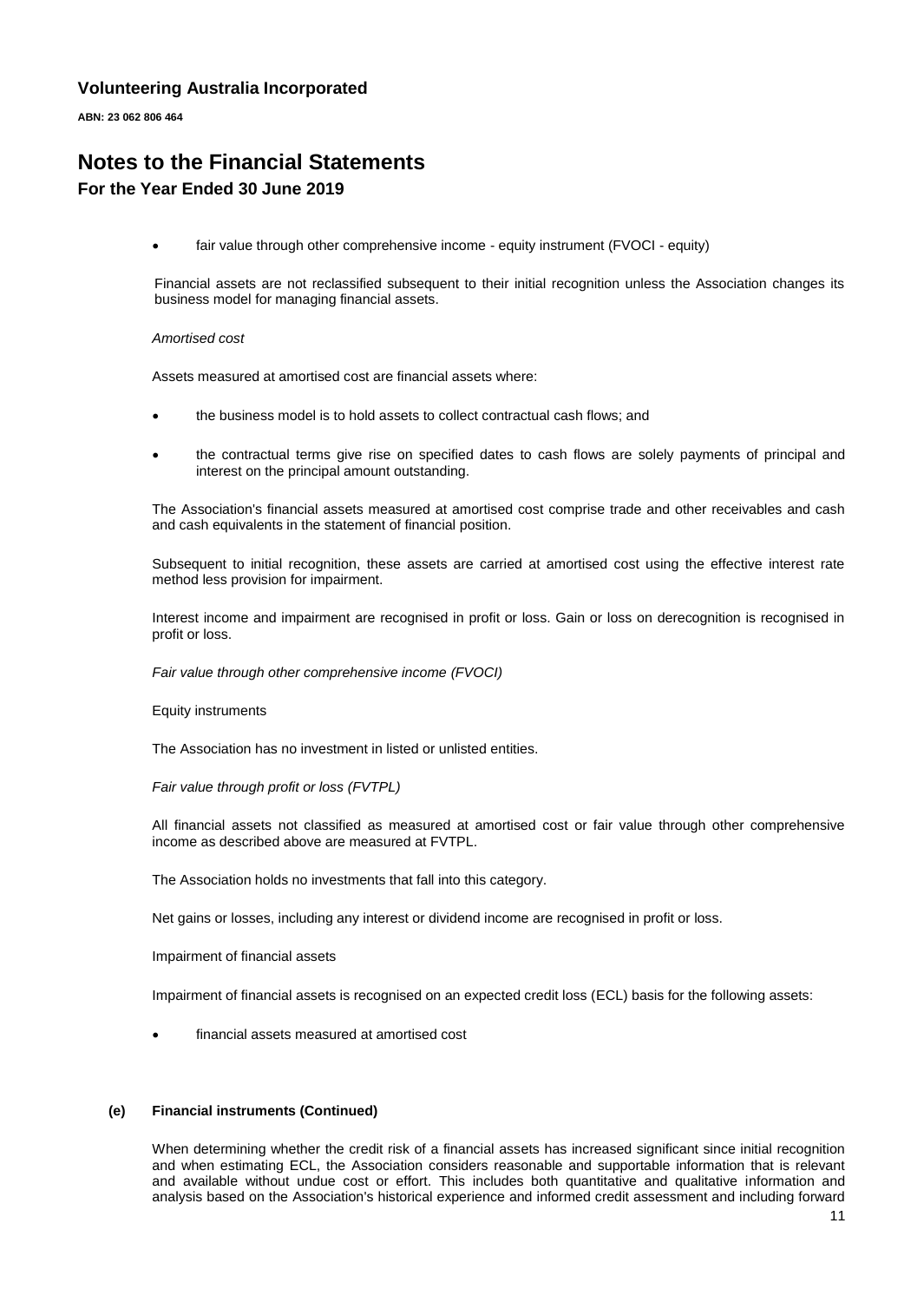**ABN: 23 062 806 464**

# **Notes to the Financial Statements For the Year Ended 30 June 2019**

looking information.

The Association uses the presumption that an asset which is more than 30 days past due has seen a significant increase in credit risk.

The Association uses the presumption that a financial asset is in default when:

- the other party is unlikely to pay its credit obligations to the Association in full, without recourse to the Association to actions such as realising security (if any is held); or
- the financial assets is more than 90 days past due.

Credit losses are measured as the present value of the difference between the cash flows due to the Association in accordance with the contract and the cash flows expected to be received.

#### Trade receivables

Impairment of trade receivables have been determined using the simplified approach in AASB 9 which uses an estimation of lifetime expected credit losses. The Association has determined the probability of non-payment of the receivable and multiplied this by the amount of the expected loss arising from default.

The amount of the impairment is recorded in a separate allowance account with the loss being recognised in finance expense. Once the receivable is determined to be uncollectable then the gross carrying amount is written off against the associated allowance.

Where the Association renegotiates the terms of trade receivables due from certain customers, the new expected cash flows are discounted at the original effective interest rate and any resulting difference to the carrying value is recognised in profit or loss.

Other financial assets measured at amortised cost

Impairment of other financial assets measured at amortised cost are determined using the expected credit loss model in AASB 9. On initial recognition of the asset, an estimate of the expected credit losses for the next 12 months is recognised. Where the asset has experienced significant increase in credit risk then the lifetime losses are estimated and recognised.

#### **(f) Impairment of non-financial assets**

At the end of each reporting period the Volunteering Australia determines whether there is an evidence of an impairment indicator for non-financial assets.

Where an indicator exists and regardless for indefinite life intangible assets and intangible assets not yet available for use, the recoverable amount of the asset is estimated.

Reversal indicators are considered in subsequent periods for all assets which have suffered an impairment loss.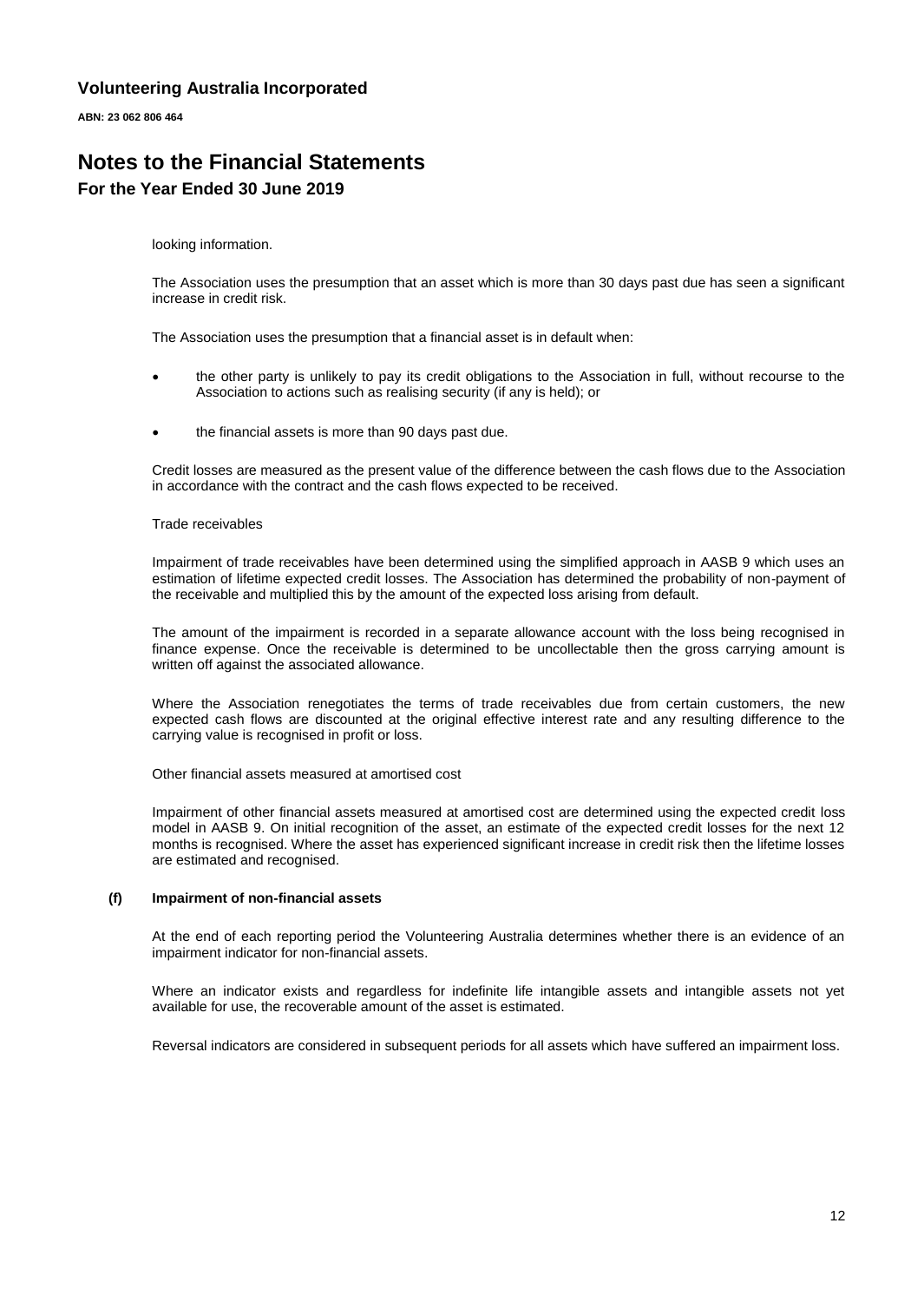**ABN: 23 062 806 464**

# **Notes to the Financial Statements For the Year Ended 30 June 2019**

#### **(g) Cash and cash equivalents**

Cash and cash equivalents comprises cash on hand, demand deposits and short-term investments which are readily convertible to known amounts of cash and which are subject to an insignificant risk of change in value.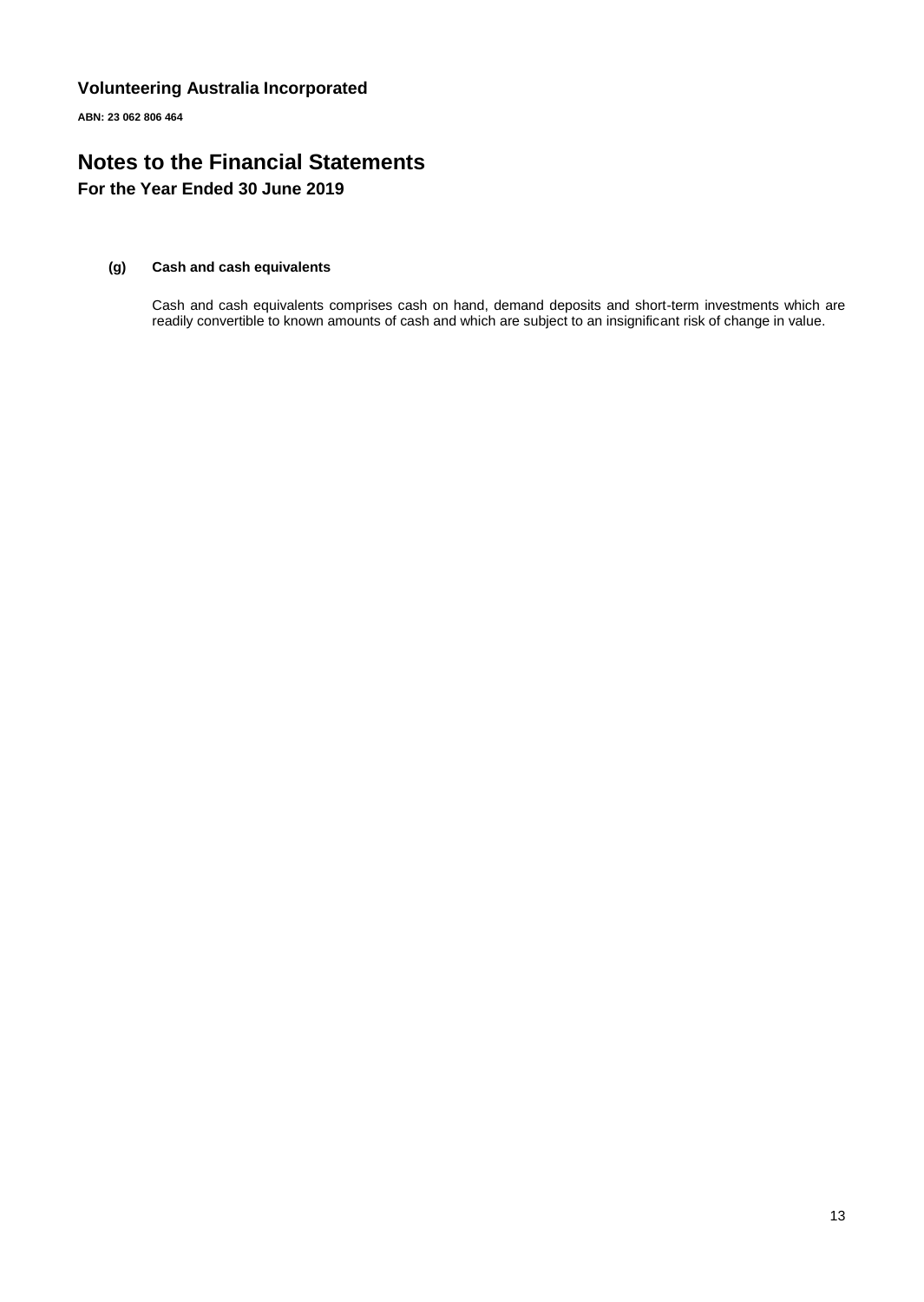**ABN: 23 062 806 464**

# **Notes to the Financial Statements For the Year Ended 30 June 2019**

#### **3 Summary of Significant Accounting Policies**

#### **(h) New Accounting Standards and Interpretations**

The AASB has issued new and amended Accounting Standards and Interpretations that have mandatory application dates for future reporting periods. The Volunteering Australia has decided not to early adopt these Standards. The following table summarises those future requirements, and their impact on the Volunteering Australia where the standard is relevant:

| <b>Standard Name</b>                                                  | <b>Effective date</b><br>for entity | <b>Requirements</b>                                                                                                                                                                                                                                                                                                                                                                                                                                                                                                                                                                                                                                                                                                                                                                                                                                                                                                                                                                                                                                                                                                                                                                                                                        | Impact                                                                                                                                                                                                                                                                                                                                                                            |
|-----------------------------------------------------------------------|-------------------------------------|--------------------------------------------------------------------------------------------------------------------------------------------------------------------------------------------------------------------------------------------------------------------------------------------------------------------------------------------------------------------------------------------------------------------------------------------------------------------------------------------------------------------------------------------------------------------------------------------------------------------------------------------------------------------------------------------------------------------------------------------------------------------------------------------------------------------------------------------------------------------------------------------------------------------------------------------------------------------------------------------------------------------------------------------------------------------------------------------------------------------------------------------------------------------------------------------------------------------------------------------|-----------------------------------------------------------------------------------------------------------------------------------------------------------------------------------------------------------------------------------------------------------------------------------------------------------------------------------------------------------------------------------|
| AASB 1058:<br>Income of<br>Not-for-Profit<br>Entities                 | 1 July 2019                         | This Standard is applicable when an entity<br>receives volunteer services or enters into other<br>transactions where the consideration to acquire<br>the asset is significantly less than the fair value<br>of the asset principally to enable the entity to<br>further its objectives. The significant accounting<br>requirements of AASB 1058 are as follows:<br>Income arising from an excess of the<br>initial carrying amount of an asset over the<br>related amount being contributions by owners,<br>increases in liabilities, decreases in assets and<br>revenue should be immediately recognised in<br>profit or loss. For this purpose, the assets,<br>liabilities and revenue are to be measured in<br>accordance with other applicable Standards.<br>Liabilities should be recognised for the<br>excess of the initial carrying amount of a<br>financial asset (received in a transfer to enable<br>the entity to acquire or construct a recognisable<br>non-financial asset that is to be controlled by the<br>entity) over any related amounts recognised in<br>accordance with the applicable Standards.<br>Income must be recognised in profit or loss<br>when the entity satisfies its obligations under the<br>transfer. | The entity is yet to<br>undertake a detailed<br>assessment of the<br>impact of AASB 1058.<br>However, based on<br>the entity's preliminary<br>assessment, the<br>Standard is not<br>expected to have a<br>material impact on the<br>transactions and<br>balances recognised in<br>the financial<br>statements when it is<br>first adopted for the<br>year ending 30 June<br>2020. |
| AASB 2016-8<br>Amendments to<br>Australian<br>Accounting<br>Standards | 1 July 2019                         | AASB 2016-8 inserts Australian requirements<br>and authoritative implementation guidance for<br>not-for-profit (NFP) entities into AASB 9<br>Financial Instruments (2014) and AASB 15<br>Revenue from Contracts with Customers. This<br>guidance will assist not-for-profit entities in<br>applying those Standards.<br>NFP entities will generally apply AASB 15 where<br>an agreement creates enforceable rights and<br>obligations and includes sufficiently specific<br>promises to transfer goods or services to the<br>customer or third-party beneficiaries.                                                                                                                                                                                                                                                                                                                                                                                                                                                                                                                                                                                                                                                                        | Refer to the section on<br>AASB 1058 above.                                                                                                                                                                                                                                                                                                                                       |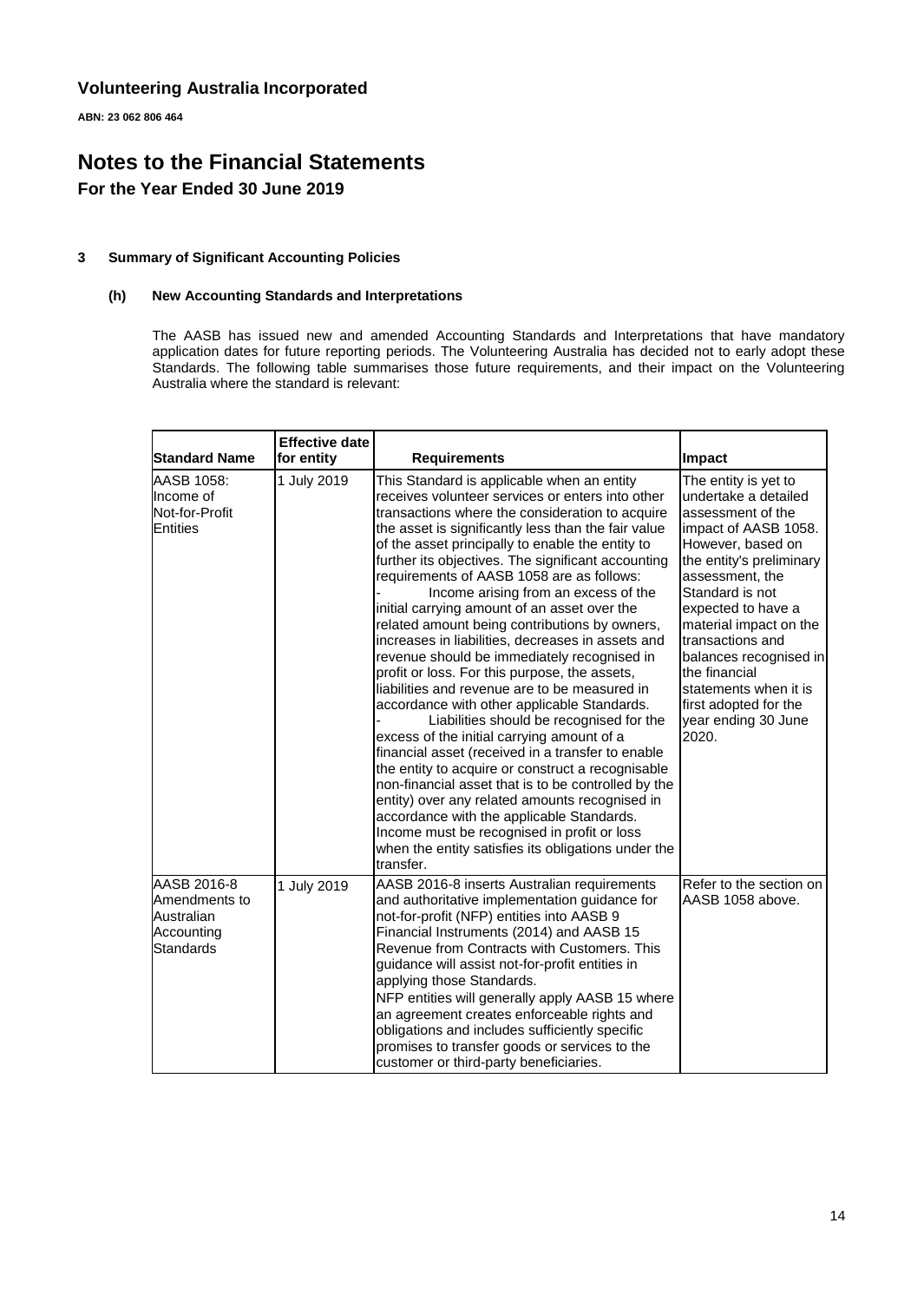**ABN: 23 062 806 464**

### **Notes to the Financial Statements For the Year Ended 30 June 2019**

#### **4 Critical Accounting Estimates and Judgments**

Those charged with governance make estimates and judgements during the preparation of these financial statements regarding assumptions about current and future events affecting transactions and balances.

These estimates and judgements are based on the best information available at the time of preparing the financial statements, however as additional information is known then the actual results may differ from the estimates.

The significant estimates and judgements made have been described below.

#### **Key judgments**

For the purpose of measurement, AASB 119: Employee Benefits defines obligations for short-term employee benefits as obligations expected to be settled wholly before 12 months after the end of the annual reporting period in which the employees render the related service. The Association expects most employees will take their annual leave entitlements within 24 months of the reporting period in which they were earned, but this will not have a material impact on the amounts recognised in respect of obligations for employees' leave entitlements

#### **Key estimates - receivables**

The receivables at reporting date have been reviewed to determine whether there is any objective evidence that any of the receivables are impaired. An impairment provision is included for any receivable where the entire balance is not considered collectible. The impairment provision is based on the best information at the reporting date.

#### **5 Revenue and Other Income**

|                                                   | 2019    | 2018      |
|---------------------------------------------------|---------|-----------|
|                                                   | \$      | \$        |
| Revenue                                           |         |           |
| - Grant income                                    | 252,248 | 629,597   |
| - National Volunteering Conference Management Fee |         | 41,292    |
| - National Volunteering Conference income         | 1,628   | 442,949   |
| - Donations                                       | 6,657   | 10,000    |
| - Donations in kind                               | 65,870  |           |
| - Interest received                               | 6,538   | 11,327    |
| - Membership income                               | 64,252  | 20,000    |
| - Merchandise sales                               | 100,058 | 115,140   |
| - Other income                                    | 4.278   | 15,330    |
| - Project and sponsorship income                  | 68,669  | 32,500    |
|                                                   | 570.198 | 1.318.135 |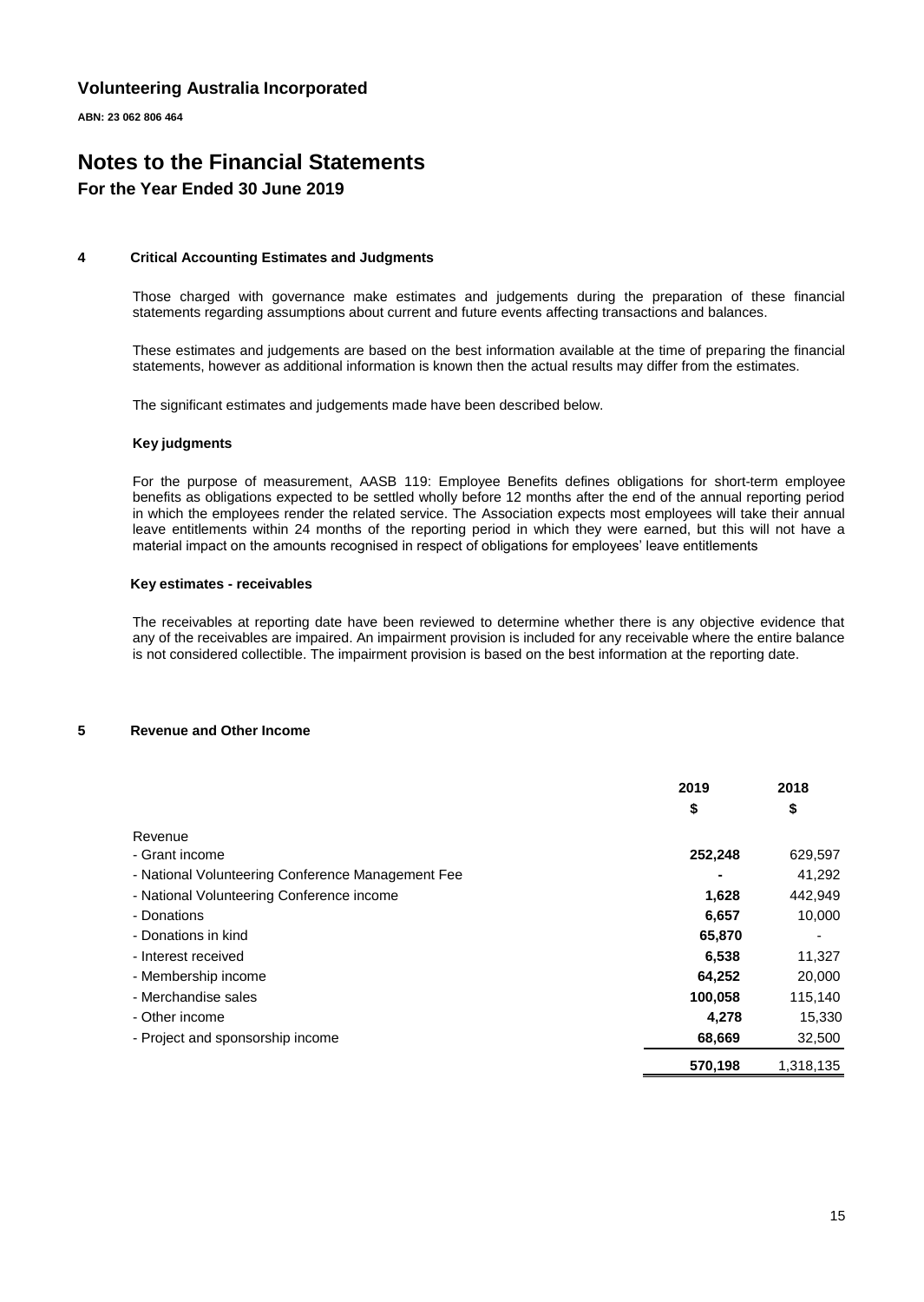**ABN: 23 062 806 464**

# **Notes to the Financial Statements For the Year Ended 30 June 2019**

#### **6 Cash and Cash Equivalents**

Cash and Cash equivalents reported in the statement of cash flows are reconciled to the equivalent items in the statement of financial position as follows:

|    |                                    | 2019    | 2018    |
|----|------------------------------------|---------|---------|
|    |                                    | \$      | \$      |
|    | Cash and cash equivalents          | 462,357 | 576,284 |
|    | Total cash and cash equivalents    | 462,357 | 576,284 |
| 7  | Investment held to maturity        |         |         |
|    |                                    | 2019    | 2018    |
|    |                                    | \$      | \$      |
|    | Term deposits                      | 200,000 |         |
|    |                                    | 200,000 |         |
| 8  | <b>Trade and Other Receivables</b> |         |         |
|    |                                    | 2019    | 2018    |
|    |                                    | \$      | \$      |
|    | <b>CURRENT</b>                     |         |         |
|    | Trade receivables                  | 902     | 27,570  |
|    |                                    | 902     | 27,570  |
| 9  | <b>Inventories</b>                 |         |         |
|    |                                    | 2019    | 2018    |
|    |                                    | \$      | \$      |
|    | <b>CURRENT</b>                     |         |         |
|    | At cost:                           |         |         |
|    | Inventories                        | 11,828  | 8,355   |
|    |                                    | 11,828  | 8,355   |
| 10 | <b>Other Assets</b>                |         |         |
|    |                                    | 2019    | 2018    |
|    |                                    | \$      | \$      |
|    | <b>CURRENT</b>                     |         |         |
|    | Prepayments                        | 9,346   | 10,104  |
|    | Accrued income                     | 289     | 13,720  |
|    |                                    | 9,635   | 33,459  |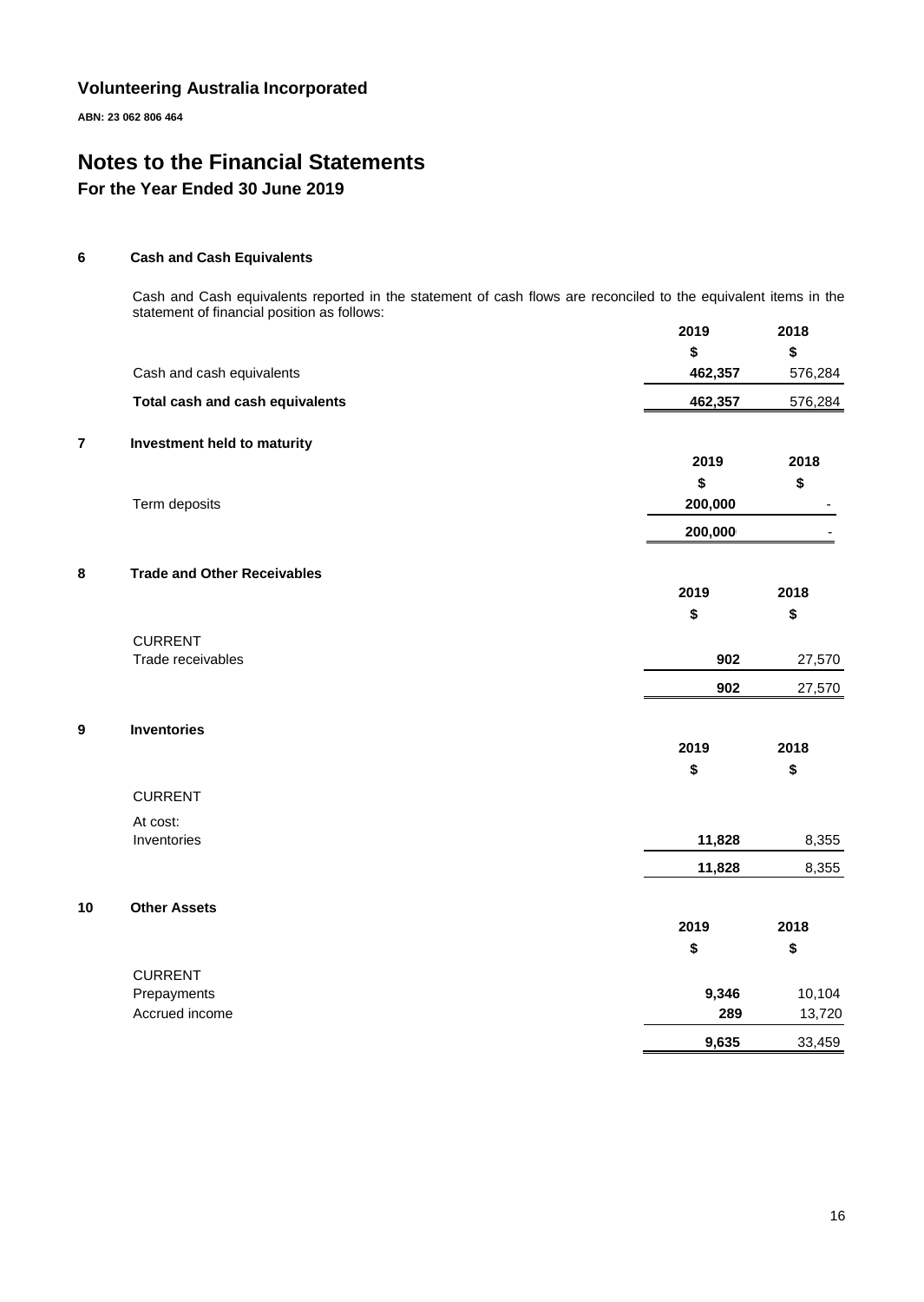**ABN: 23 062 806 464**

# **Notes to the Financial Statements**

**For the Year Ended 30 June 2019**

#### **11 Plant and equipment**

|                               | 2019           | 2018<br>\$               |
|-------------------------------|----------------|--------------------------|
|                               | S              |                          |
| Office equipment              |                |                          |
| At cost                       | 1,368          | 1,368                    |
| Accumulated depreciation      | (1, 368)       | $\overline{\phantom{0}}$ |
| <b>Total office equipment</b> | $\blacksquare$ | 1,368                    |

#### **12 Trade and Other Payables**

|                  | 2019   | 2018                     |
|------------------|--------|--------------------------|
|                  | \$     | \$                       |
| Current          |        |                          |
| Trade payables   | 4,431  | $\overline{\phantom{0}}$ |
| GST payable      | 35,368 | $\overline{\phantom{0}}$ |
| Other payables   | 4,986  | 7,920                    |
| Accrued expenses | 4,986  | 243,951                  |
|                  | 49,771 | 251,871                  |

Trade and other payables are unsecured, non-interest bearing and are normally settled within 30 days. The carrying value of trade and other payables is considered a reasonable approximation of fair value due to the short-term nature of the balances.

### **13 Provisions**

|    |                          | 2019           | 2018   |
|----|--------------------------|----------------|--------|
|    |                          | \$             | \$     |
|    | <b>CURRENT</b>           |                |        |
|    | Employee provisions      | 11,893         | 16,177 |
|    |                          | 11,893         | 16,177 |
| 14 | <b>Other Liabilities</b> |                |        |
|    |                          | 2019           | 2018   |
|    |                          | \$             | \$     |
|    | <b>CURRENT</b>           |                |        |
|    | Income in advance        | 299,858        | 23,130 |
|    |                          | 299,858        | 23,130 |
|    |                          | 2019           | 2018   |
|    |                          | \$             | \$     |
|    | NON-CURRENT              |                |        |
|    | Amount held in trust     | $\blacksquare$ | 1      |
|    |                          |                | 1      |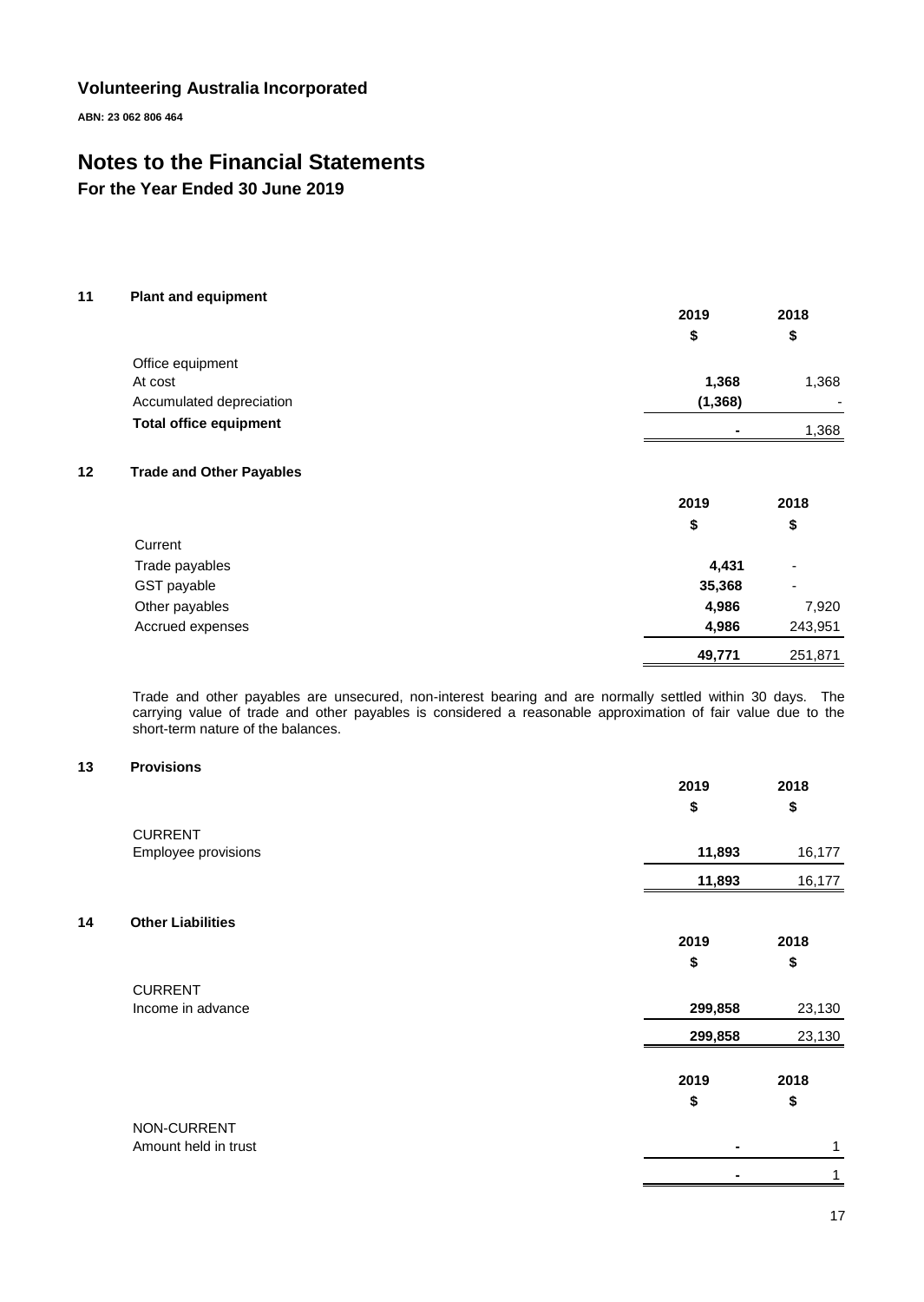**ABN: 23 062 806 464**

## **Notes to the Financial Statements For the Year Ended 30 June 2019**

#### **15 Financial Risk Management (Continued)**

The Volunteering Australia is exposed to a variety of financial risks through its use of financial instruments.

The Volunteering Australia's overall risk management plan seeks to minimise potential adverse effects due to the unpredictability of financial markets.

The most significant financial risks to which the Volunteering Australia is exposed to are described below:

#### **Specific risks**

- **Liquidity risk**
- Credit risk
- Market risk interest rate risk

#### **Financial instruments used**

The principal categories of financial instrument used by the Volunteering Australia are:

- Trade receivables
- Cash at bank
- Trade and other payables

|                                      |             | 2019    | 2018    |
|--------------------------------------|-------------|---------|---------|
|                                      | <b>Note</b> | \$      | \$      |
| <b>Financial Assets</b>              |             |         |         |
| Cash and cash equivalents            | 6           |         | 576,284 |
| Trade and other receivables          | 8           |         | 27,570  |
| Held at amortised cost:              |             |         |         |
| Cash and cash equivalents            | 6           | 462,357 |         |
| Held to maturity investments         |             | 200,000 |         |
| Trade and other receivables          | 8           | 902     |         |
|                                      |             | 663,259 | 603,854 |
| <b>Financial Liabilities</b>         |             |         |         |
| Trade and other payables             | 12          |         |         |
| Financial liabilities at fair value: |             |         |         |
| Trade and other payables             | 12          | 4,431   |         |
|                                      |             | 4,431   |         |
|                                      |             |         |         |

#### **Liquidity risk**

Liquidity risk arises from the Volunteering Australia's management of working capital and the finance charges and principal repayments on its debt instruments. It is the risk that the Volunteering Australia will encounter difficulty in meeting its financial obligations as they fall due.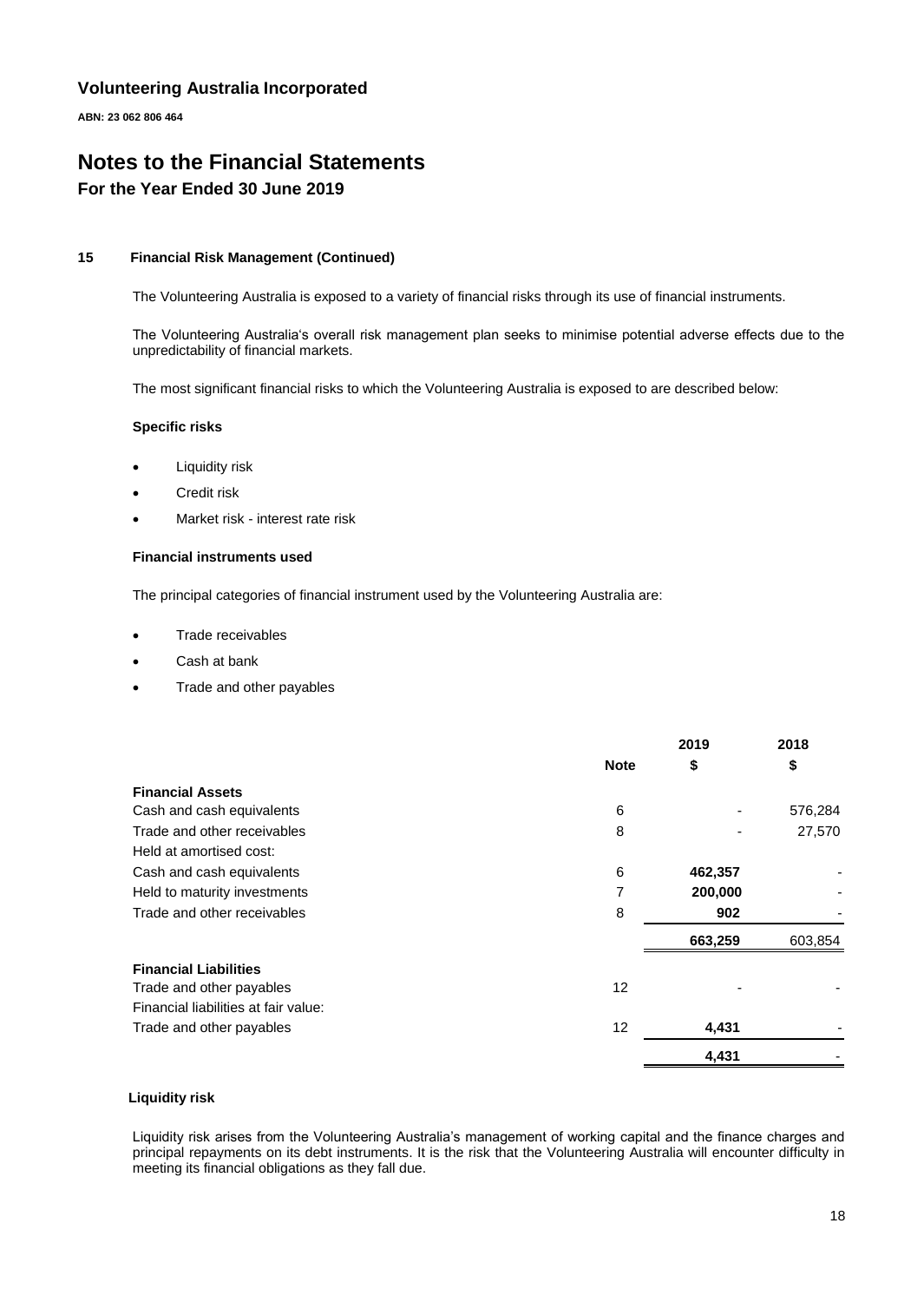**ABN: 23 062 806 464**

### **Notes to the Financial Statements For the Year Ended 30 June 2019**

#### **15 Financial Risk Management (Continued)**

The Volunteering Australia's policy is to ensure that it will always have sufficient cash to allow it to meet its liabilities as and when they fall due. The Volunteering Australia maintains cash and marketable securities to meet its liquidity requirements for up to 30-day periods. Funding for long-term liquidity needs is additionally secured by an adequate amount of committed credit facilities and the ability to sell long-term financial assets.

The Volunteering Australia manages its liquidity needs by carefully monitoring scheduled debt servicing payments for long-term financial liabilities as well as cash-outflows due in day-to-day business.

Liquidity needs are monitored in various time bands, on a day-to-day and week-to-week basis, as well as on the basis of a rolling 30-day projection. Long-term liquidity needs for a 180-day and a 360-day period are identified monthly.

At the reporting date, these reports indicate that the Volunteering Australia expected to have sufficient liquid resources to meet its obligations under all reasonably expected circumstances and will not need to draw down any of the financing facilities.

#### **Credit risk**

Credit risk refers to the risk that a counterparty will default on its contractual obligations resulting in a financial loss to the Volunteering Australia.

Credit risk arises from cash and cash equivalents and deposits with banks and financial institutions, as well as credit exposure to customers, including outstanding receivables and committed transactions.

Those charged with governance receive monthly reports summarising the turnover, trade receivables balance and aging profile of each of the key customers individually and the Volunteering Australia's other customers analysed by industry sector as well as a list of customers currently transacting on a prepayment basis or who have balances in excess of their credit limits.

Management considers that all the financial assets that are not impaired for each of the reporting dates under review are of good credit quality, including those that are past due.

The credit risk for liquid funds and other short-term financial assets is considered negligible, since the counterparties are reputable banks with high quality external credit ratings.

The Volunteering Australia has no significant concentration of credit risk with respect to any single counterparty or group of counterparties.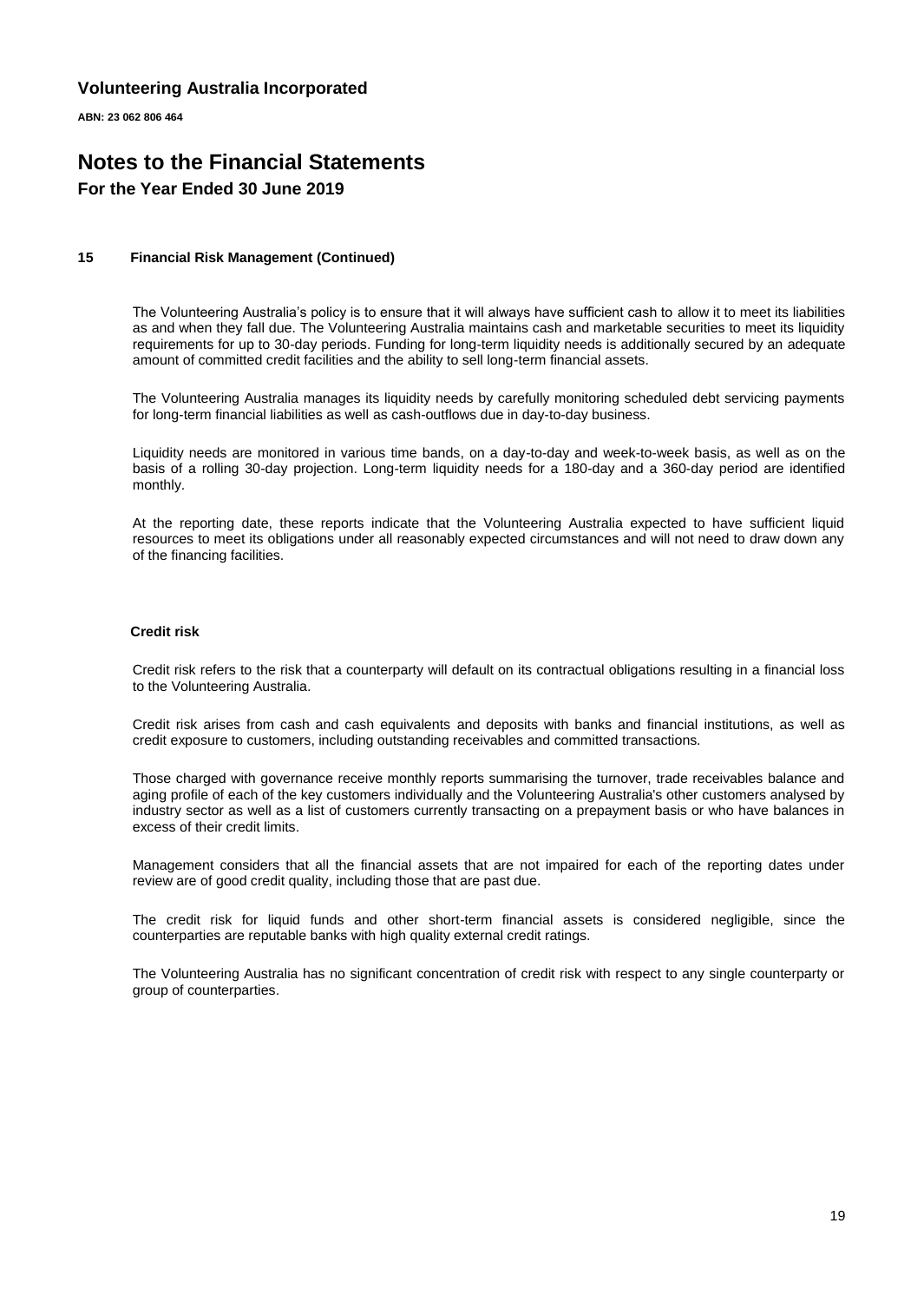**ABN: 23 062 806 464**

# **Notes to the Financial Statements**

# **For the Year Ended 30 June 2019**

#### **15 Financial Risk Management (Continued)**

#### **Market risk**

Market risk is the risk that the fair value or future cash flows of a financial instrument will fluctuate because of changes in market prices.

#### *(i) Interest rate risk*

Exposure to interest rate risk arises on financial assets and financial liabilities recognised at the end of the reporting period whereby a future change in interest rates will affect future cash flows or the fair value of fixed rate financial instruments. The association is exposed to earnings volatility on floating rate instruments. The financial instruments that expose the association to interest rate risk are limited to lease liabilities, listed shares and cash on hand

#### **16 Key Management Personnel Remuneration**

The totals of remuneration paid to the key management personnel of Volunteering Australia Incorporated during the year are as follows:

|                                                                    | 2019    | 2018    |
|--------------------------------------------------------------------|---------|---------|
|                                                                    | \$      | \$      |
| Short-term employee benefits                                       | 146,366 | 138,365 |
| Post-employment benefits                                           | 6,635   | 12,987  |
|                                                                    | 153,001 | 151,352 |
| <b>Auditors' Remuneration</b>                                      |         |         |
|                                                                    | 2019    | 2018    |
|                                                                    | \$      | \$      |
| Remuneration of the auditor Hardwickes Chartered Accountants, for: |         |         |
| - Remuneration of auditor                                          | 4,600   | 4,500   |
|                                                                    | 4,600   | 4,500   |
|                                                                    |         |         |

#### **18 Contingencies**

In the opinion of those charged with governance, the Volunteering Australia did not have any contingencies at 30 June 2019 (30 June 2018: None)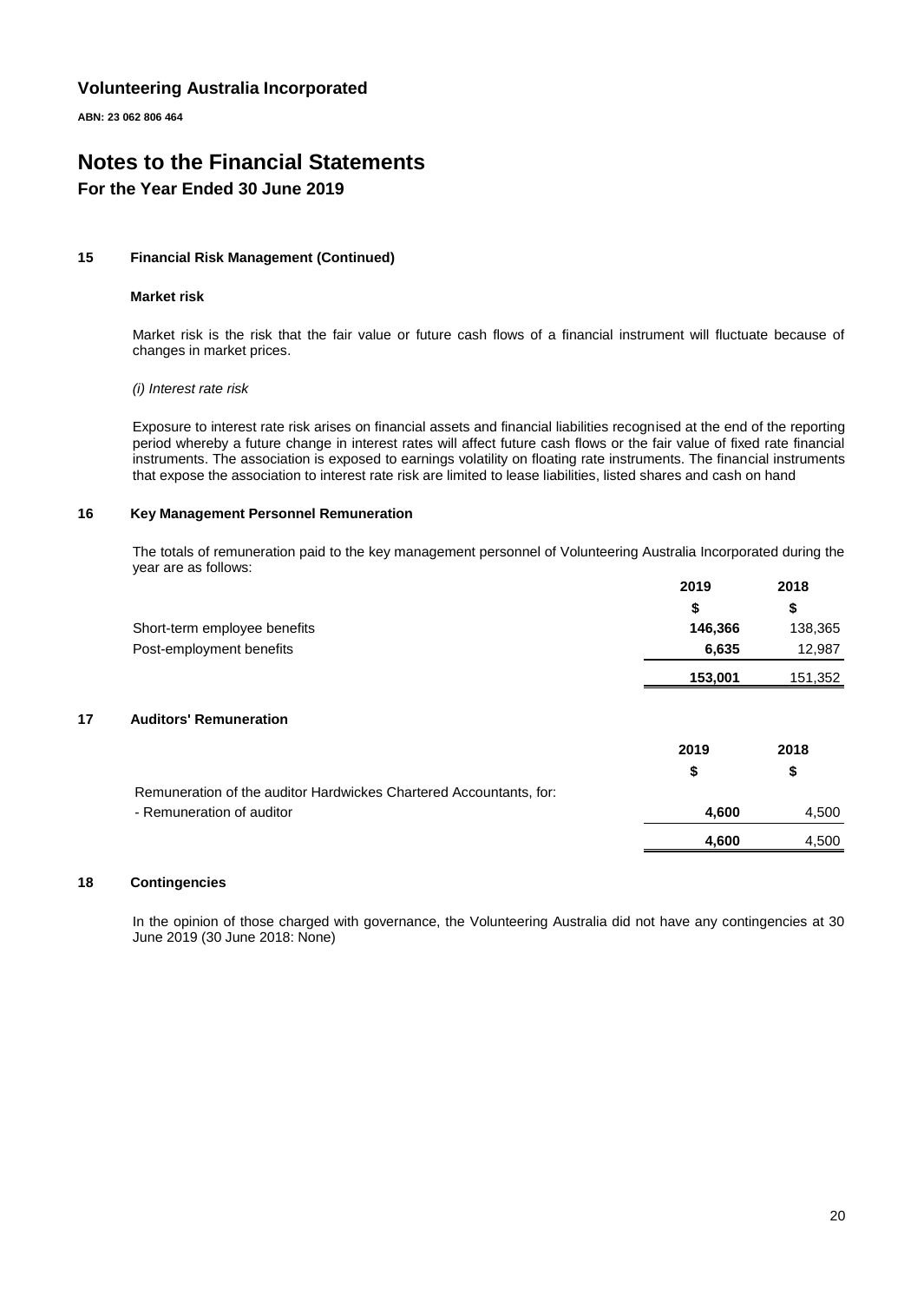**ABN: 23 062 806 464**

# **Notes to the Financial Statements**

**For the Year Ended 30 June 2019**

#### **19 Cash Flow Information**

#### **(a) Reconciliation of result for the year to cashflows from operating activities**

Reconciliation of net income to net cash provided by operating activities:

|                                                      | 2019<br>\$ | 2018<br>\$ |
|------------------------------------------------------|------------|------------|
|                                                      |            |            |
| (Loss)/Profit for the year                           | (23, 022)  | 30,100     |
| Depreciation expense                                 | 1,368      |            |
| Changes in assets and liabilities:                   |            |            |
| - (increase)/decrease in trade and other receivables | 40.100     | 257,886    |
| - (increase)/decrease in other assets                | (3, 474)   | 796        |
| - (increase)/decrease in prepayments                 | 759        | 23,458     |
| - increase/(decrease) in trade and other payables    | (202, 102) | 182,203    |
| - increase/(decrease) in employee benefits           | (4,284)    | 5,642      |
| - increase/(decrease) in revenue in advance          | 276,728    | (385, 617) |
| Cashflows from operations                            | 86,073     | 114,468    |

#### **20 Events after the end of the Reporting Period**

No matters or circumstances have arisen since the end of the financial year which significantly affected or may significantly affect the operations of the Volunteering Australia, the results of those operations or the state of affairs of the Volunteering Australia in future financial years.

#### **21 Statutory Information**

The registered office and principal place of business of the association is: Volunteering Australia Incorporated Level 2, 202 City Walk CANBERRA ACT 2601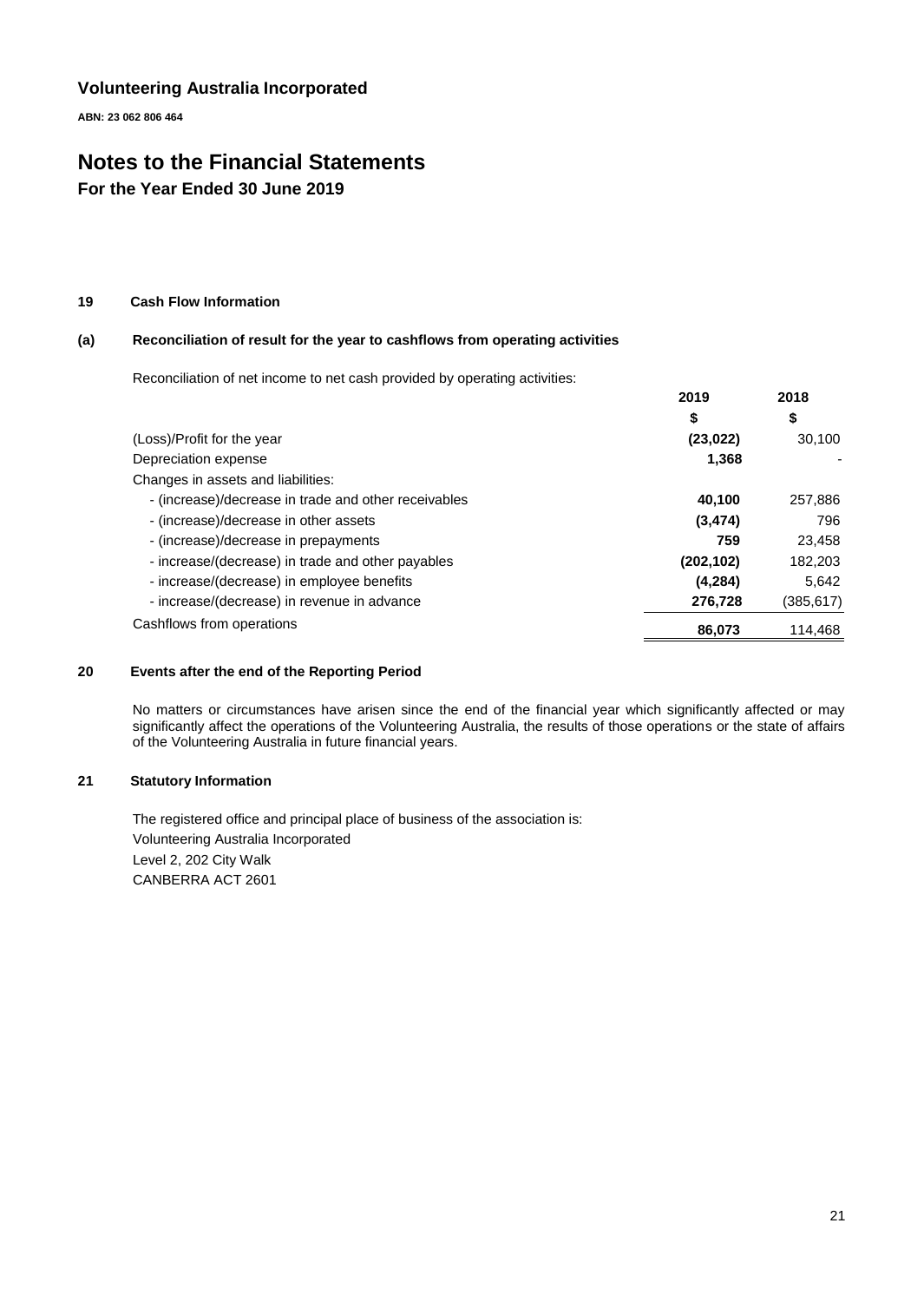**ABN: 23 062 806 464**

# **Responsible Persons' Declaration**

The responsible persons declare that in the responsible persons' opinion:

- there are reasonable grounds to believe that the registered entity is able to pay all of its debts, as and when they become due and payable; and
- the financial statements and notes satisfy the requirements of the *Australian Charities and Not-for-profits Commission Act 2012*.

Signed in accordance with subsection 60.15(2) of the *Australian Charities and Not-for-profit Commission Regulation 2013*.

Responsible person ..............................................................

Michelle Ewington

Responsible person ...............................................................

Peter Lucas

Dated: 27 August 2019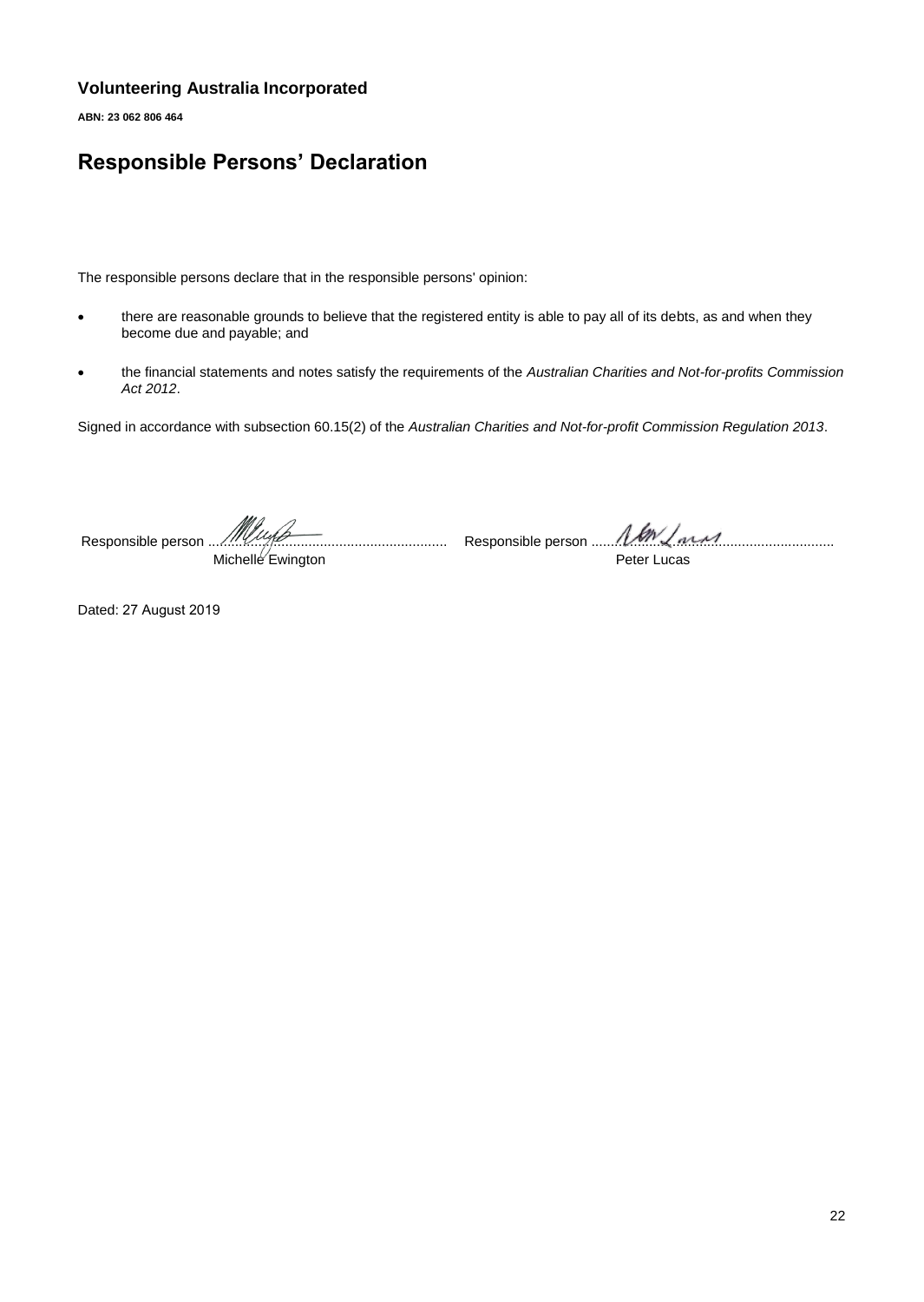

6 Phipps Close Deakin ACT 2600 PO Box 322 Curtin ACT 2605

> T 02 6282 5999 F 02 6282 5933 E info@hardwickes.com.au

www.hardwickes.com.au

Hardwickes ABN 35 973 938 183

Hardwickes Partners Pty Ltd ABN 21 008 401 536

Liability limited by a scheme approved under Professional Standards Legislation

# **Independent Audit Report to the members of Volunteering Australia Incorporated**

#### **Report on the Audit of the Financial Report**

#### **Opinion**

We have audited the financial report of Volunteering Australia Incorporated, which comprises the statement of financial position as at 30 June 2019, the statement of profit or loss and other comprehensive income, the statement of changes in equity and the statement of cash flows for the year then ended, and notes to the financial statements, including a summary of significant accounting policies, and the responsible persons' declaration.

In our opinion the financial report of Volunteering Australia Incorporated has been prepared in accordance with Division 60 of the *Australian Charities and Not-for-profits Commission Act 2012,* including:

- (I) giving a true and fair view of Volunteering Australia Incorporated's financial position as at 30 June 2019 and of its financial performance for the year ended; and
- (ii) complying with Australian Accounting Standards and Division 60 of the *Australian Charities and Not-for-profits Commission Regulation 2013.*

#### **Basis for Opinion**

We conducted our audit in accordance with Australian Auditing Standards. Our responsibilities under those standards are further described in the *Auditor's Responsibilities for the Audit of the Financial Report* section of our report. We are independent of the Association in accordance with the auditor independence requirements of the *Australian Charities and Not-for-profits Commission Act 2012* (ACNC Act) and the ethical requirements of the Accounting Professional and Ethical Standards Board's APES 110 *Code of Ethics for Professional Accountants* (the Code) that are relevant to our audit of the financial report in Australia. We have also fulfilled our other ethical responsibilities in accordance with the Code.

We believe that the audit evidence we have obtained is sufficient and appropriate to provide a basis for our opinion.

#### **Responsibilities of Board Members for the Financial Report**

The Association is responsible for the preparation and fair presentation of the financial report in accordance with Australian Accounting Standards and the ACNC Act, and for such internal control as the responsible entities determine is necessary to enable the preparation of the financial report that is free from material misstatement, whether due to fraud or error.

In preparing the financial report, the responsible entities are responsible for assessing Volunteering Australia Incorporated's ability to continue as a going concern, disclosing, as applicable, matters related to going concern and using the going concern basis of accounting unless the responsible entities either intends to liquidate Volunteering Australia Incorporated or to cease operations, or has no realistic alternative but to do so.

Those charged with governance are responsible for overseeing Association's financial reporting process.

#### **Auditor's Responsibilities for the Audit of the Financial Report**

Our objectives are to obtain reasonable assurance about whether the financial report as a whole is free from material misstatement, whether due to fraud or error, and to issue an auditor's report that includes our opinion. Reasonable assurance is a high level of assurance, but is not a guarantee that an audit conducted in accordance with Australian Auditing Standards will always detect a material misstatement when it exists. Misstatements can arise from fraud or error and are considered material if, individually or in the aggregate, they could reasonably be expected to influence the economic decisions of users taken on the basis of the financial report.